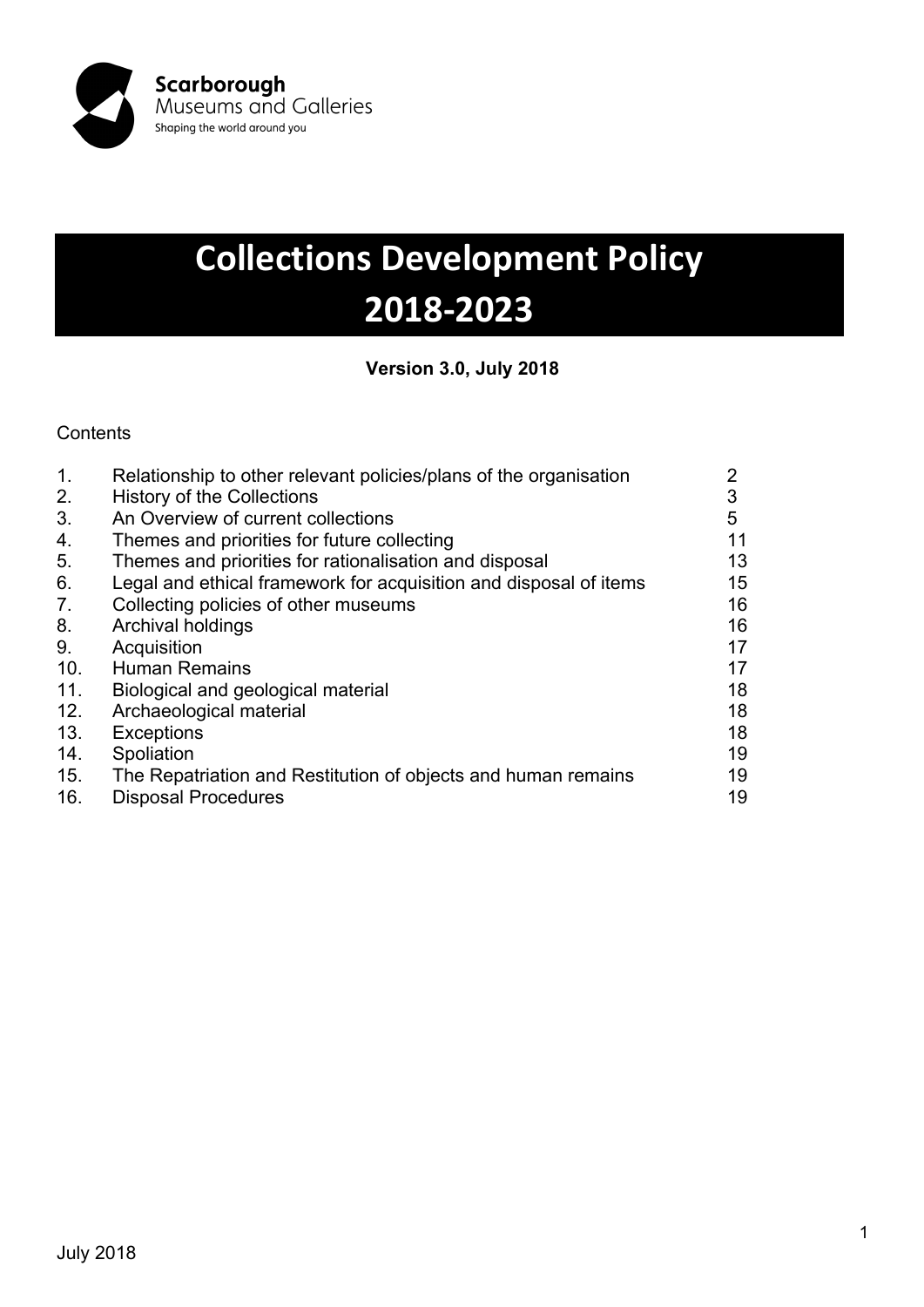#### **Name of museum:** Scarborough Museums and Galleries

#### **Name of governing body:** Scarborough Borough Council

#### Date on which this policy was approved by governing body: 18th September 2018

#### **Policy review procedure:**

The Collections Development Policy will be published and reviewed annually when changes will be made if necessary. However, the policy will be revised at least once every five years. Any changes made will have to be passed by Scarborough Museums and Galleries Board of Trustees and approved by Scarborough Borough Council at cabinet level.

#### **The Collections Development Policy will be published and reviewed from time to time, at least once every five years.**

**Date at which this policy is due for review:** July 2019 (annual), July 2023 (full revision)

*Arts Council England* **will be notified of any changes to the Collections Development Policy, and the implications of any such changes for the future of collections.**

#### **1. Relationship to other relevant policies/plans of the organisation:**

#### **1.1. The museum's statement of purpose is:**

Scarborough Museums and Galleries is committed to caring for, developing and interpreting the collections, information and assets entrusted to us to understand more about the Borough's past and present in order to help shape the future, encourage participation and provide the best possible experience to our current constituents and leave an enhanced legacy for future generations.

Scarborough Museums and Galleries charitable aims are to advance the education of the public in archaeology, history, natural sciences, decorative and fine arts, antiques and related disciplines through the provision and maintenance of a museum and art gallery in the Borough of Scarborough and to promote and encourage scientific research by the disseminating of information and knowledge, promoting the preservation, access to and display of collections for the benefit of the public in Scarborough and elsewhere.

A further function is to support teaching and research to develop the Rotunda Museum as a centre of excellence for Geology and Prehistory.

#### **1.2 Our Vision**

By 2022 we will be recognised, supported and acknowledged by the communities of Scarborough as the most comprehensive, trusted and accessible resource on the history, heritage and culture of the Borough.

Our expertise in, and development of, significant collections and information will, by 2022, secure Scarborough as a centre of excellence in geology and prehistory.

By 2022 we will be recognised as playing a major role in the positioning of Scarborough as a quality place to live, visit, learn work and play.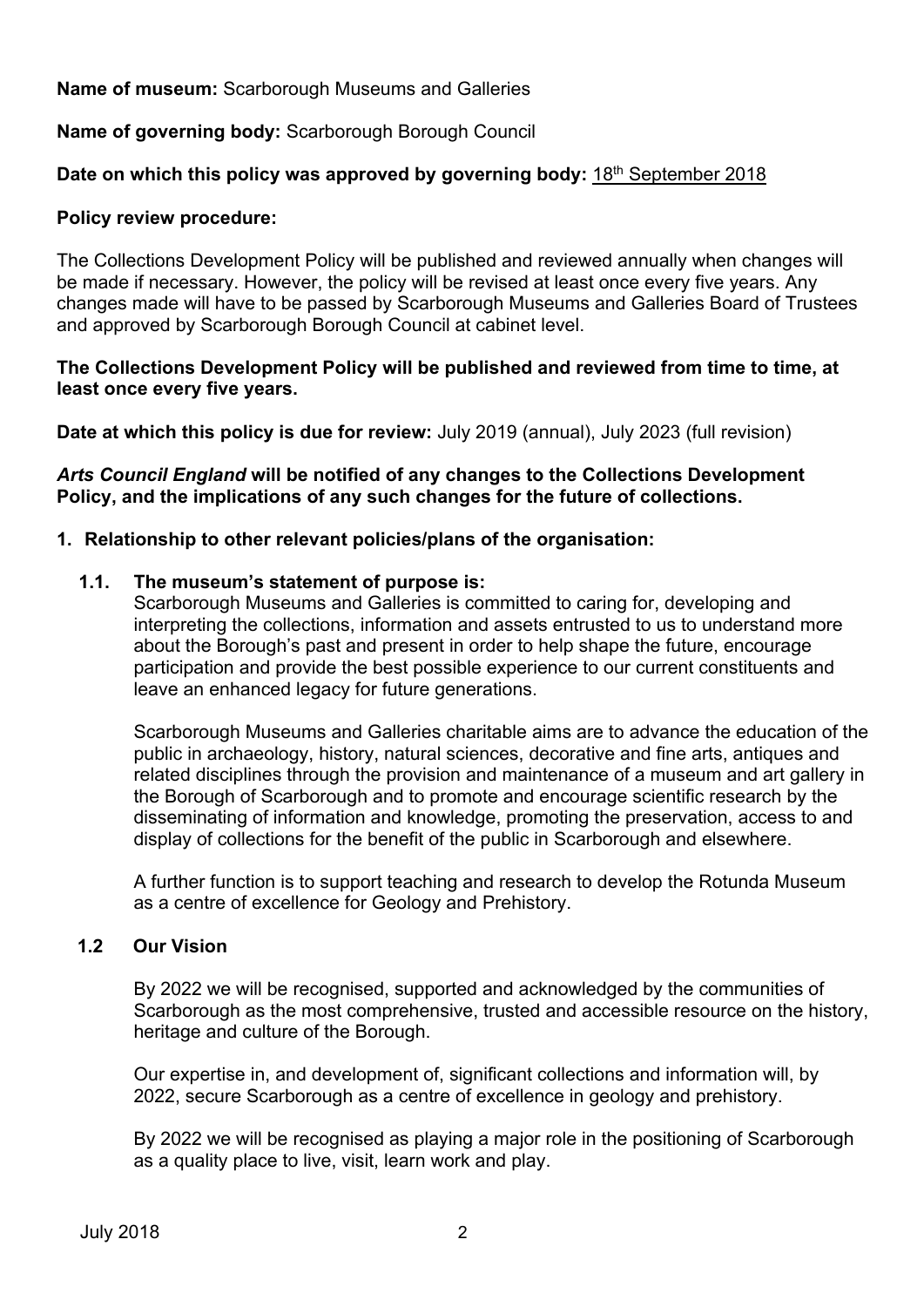#### **1.3 Our Values**

Accessibility; Integrity; Excellence; Innovation; Collaboration; Respect; Aspiration

This policy together with the Collections Care & Conservation, Collections Access and the Collections Information Policies forms a framework for managing the collections of Scarborough Borough Council for which Scarborough Museums and Galleries is responsible.

Collections development is essential if the museum is to be a vibrant arena for discovering the past.

In addition to the primary purpose of assisting the Council and Scarborough Museums and Galleries to fulfil their responsibilities, this Policy is also intended to meet the requirements of Arts Council England's Accreditation Scheme and to be a public document as required.

This policy relates to Scarborough Museums and Galleries strategic values of Accessibility, Integrity, Excellence and Aspiration, and will be reviewed in January 2018.

- **1.4 The governing body will ensure that both acquisition and disposal are carried out openly and with transparency.**
- **1.5 By definition, the museum has a long-term purpose and holds collections in trust for the benefit of the public in relation to its stated objectives. The governing body therefore accepts the principle that sound curatorial reasons must be established before consideration is given to any acquisition to the collection, or the disposal of any items in the museum's collection.**
- **1.6 Acquisitions outside the current stated policy will only be made in exceptional circumstances.**
- **1.7 The museum recognises its responsibility, when acquiring additions to its collections, to ensure that care of collections, documentation arrangements and use of collections will meet the requirements of the Museum Accreditation Standard. This includes using SPECTRUM primary procedures for collections management. It will take into account limitations on collecting imposed by such factors as staffing, storage and care of collection arrangements.**
- **1.8 The museum will undertake due diligence and make every effort not to acquire, whether by purchase, gift, bequest or exchange, any object or specimen unless the governing body or responsible officer is satisfied that the museum can acquire a valid title to the item in question.**
- **1.9 The museum will not undertake disposal motivated principally by financial reasons.**

#### **2 History of the collections**

The Scarborough Collections began as the collections of the Scarborough Philosophical Society. The Society was officially instituted in 1827 as an intellectual outlet for gentlemen and professionals from non-conformist backgrounds who were not permitted to attend university. They had pursued their own intellectual interests and simultaneously accumulated their own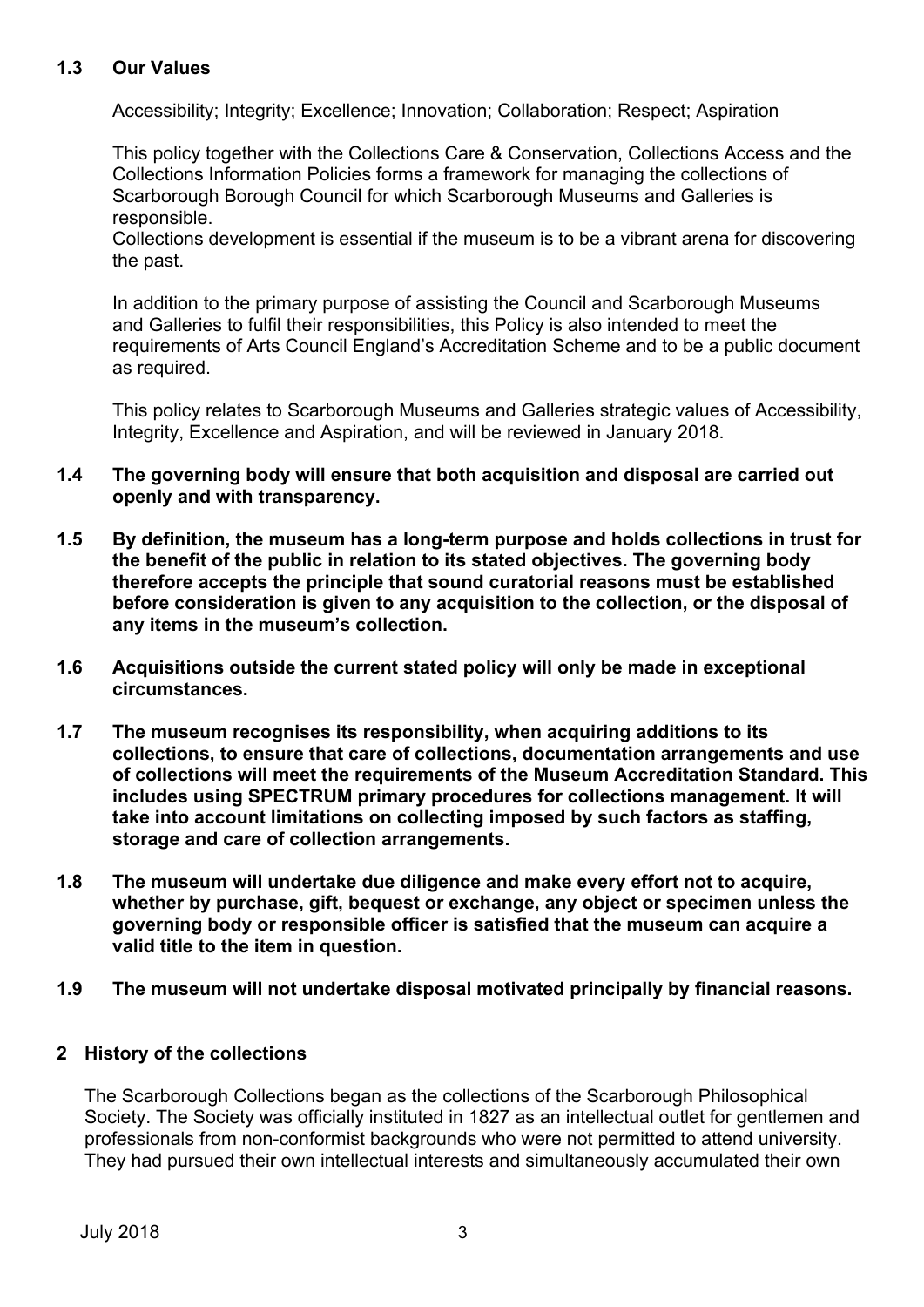collections of scientific material, which they were keen to discuss and share with likeminded men. Women were not permitted to join the Society but were allowed to make donations of objects and money. Key members associated with the Society included: surgeon John Dunn (1791-1851), who acted as secretary and donated many geological specimens; Thomas Hinderwell (1744-1825) shipbuilder, antiquarian and historian who authored the 1798 book, *History of Scarborough* and whose extensive collection formed the basis of the Society's later museum; William Bean (1787-1866) naturalist and geologist whose conchology collection is held in the collections; John Williamson (1784-1877) the first curator of the Museum whose geological collection helped found the Society's geological collections and William Smith (1769-1839), known as the 'Father of English Geology' who acted as land steward for the first President of the Society, Sir John Johnstone and, therefore, was closely involved in plans for the Rotunda Museum building.

When the Society formed it decided a dedicated building was needed within which to display its collections. In April 1828 work began on the Rotunda Museum. A site was chosen overlooking Scarborough's South Bay and a cylindrical design was agreed with Richard Hey Sharp chosen as the architect. The Rotunda Museum opened on 29<sup>th</sup> August 1829 and is one of the oldest purpose built museums in the world. The early collections contained a range of material: geology; archaeology; natural history; numismatics and bygones (social and local history). One of the most significant early acquisitions was the Early Bronze Age Gristhorpe Man assemblage excavated and brought to the Museum in 1834 where it has remained on display ever since apart from a period of scientific analysis at the University of Bradford in the mid-2000s. In the early years of the Museum the Society acquired further material from both subscribers and members of the public. Notable examples include: a stunning example of a medieval Scarborough Ware ram-shaped aquamanile; a 16<sup>th</sup> century silver reliquary found by St Mary's churchyard purchased for £5 in 1836 and the mummified head of a Maori chief killed in battle in the 1830s and donated to the Museum by a sea captain on his return to Scarborough from New Zealand in the 1840s (item repatriated in 1999). Female contributors included, the Egyptologist, Alice Lieder who donated a collection of Ancient Egyptian items in 1849 and the book collector, Miss Frances Mary Richardson Currer (1785-1861) of Eshton Hall, near Skipton who donated a collection of books on mollusca and also had links with the literary Brontë family. In the late 1940s and early 1950s the Museum acquired through purchase an assemblage of artefacts from the archaeological excavations at Flixton Island and Star Carr, one of the most important Mesolithic sites ever discovered and internationally renowned. In 2001, the Museum acquired an almost complete Cretaceous Plesiosaur skeleton after its discovery at nearby Speeton, several miles south of Scarborough. In 1937 the Rotunda Museum and its collections were transferred to the Scarborough Corporation (now Scarborough Borough Council). In 2008, after a period of refurbishment and redisplay, the Rotunda Museum was reopened as *Rotunda: The William Smith Museum of Geology*.

In the early 1950s the purpose of the Rotunda Museum changed from its multidisciplinary use to a space for the display of archaeology and local history. Consequently, it was decided that another of the Corporation's buildings, Woodend, previously the residence of several notable families including the Sitwells of literary fame, should be opened as a museum of natural history. Woodend Natural History Museum was opened in 1954 and displayed the Corporation's natural history collections until its closure in 2006. It now operates as a creative industries centre. One key acquisition during the building's tenure as a natural history museum was a mounted example of a Bluefin tuna, the once record holding fish for a rod-caught specimen, together with associated British Tunny Club trophies. The specimen was caught off the coast of Whitby in 1949 by Lincoln-based John Hedley-Lewis, a member of the British Tunny Club and donated by his widow in 1985. In the mid-20<sup>th</sup> century Woodend also employed natural historians and taxidermists who actively acquired both live and deceased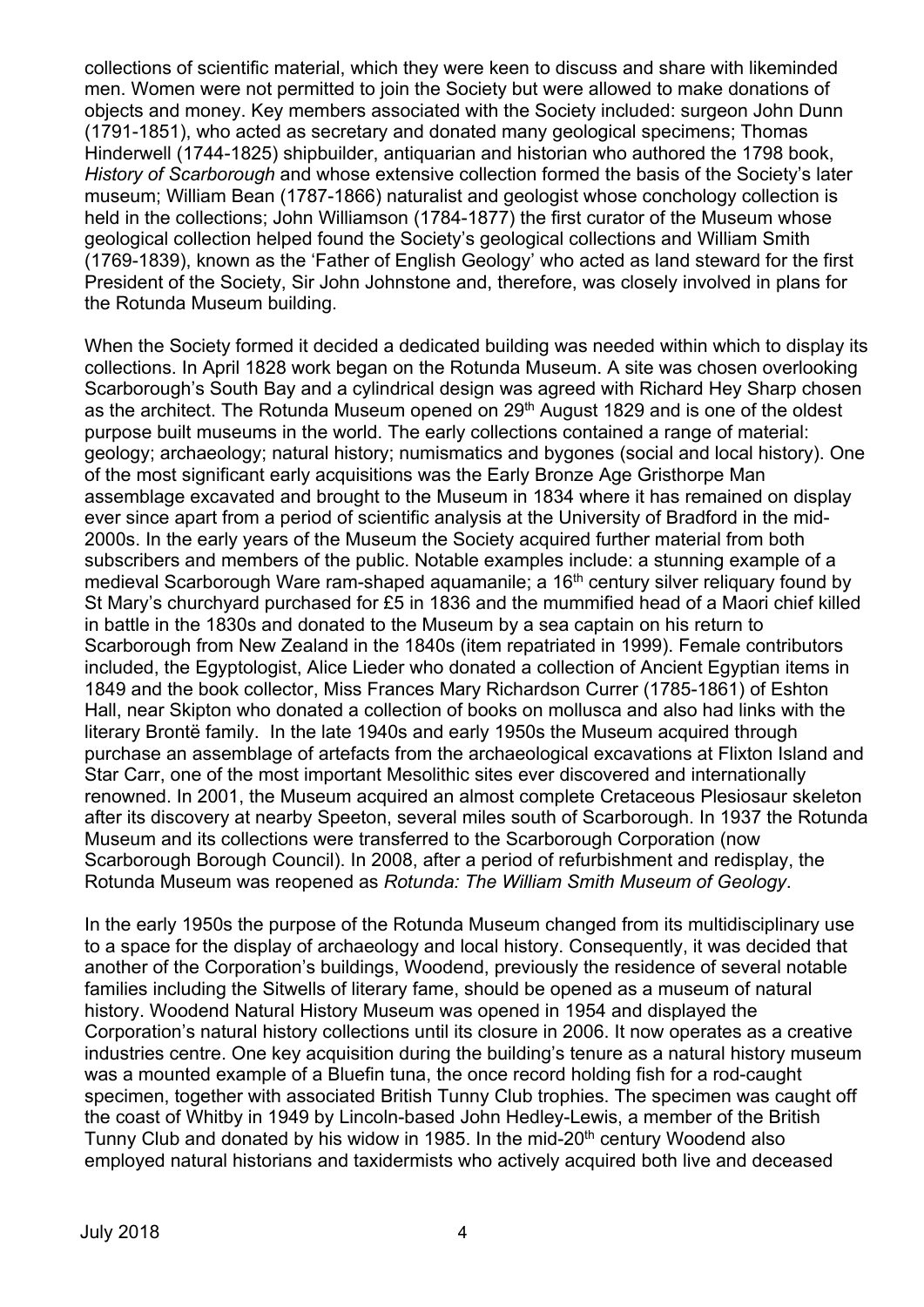specimens from the locality, which helped to expand Scarborough's natural history collections in the form of mounted mammal, avian and invertebrate specimens. Significant collections transferred from the Rotunda to Woodend included: the mounted specimen of a Great Bustard, reputedly killed near Foxholes in 1835 and the last recorded example spotted in Yorkshire; an egg of the now extinct Great Auk; the herbaria of a range of British collectors consisting of approximately 10,000 sheets of botanical specimens; an entomology collection of approximately 80,000 specimens; the exotic bird and mammal mount collection of Colonel James John Harrison of Brandesburton Hall, near Beverley (the Harrison collection also includes ethnographic, ephemeral and photographic material recording his travels around Asia, Africa and South America) and the mount of a now extinct giant male tortoise from the Galapagos Islands donated in 1840 by John Wharton and the only example of its kind in a British museum.

In the early- to mid-1940s the Corporation acquired a villa on The Crescent, Scarborough and in 1947 decided to open it as an art gallery. Previously known as The Crescent Art Gallery, the building now operates as Scarborough Art Gallery. At the time of opening the Corporation did hold a modest art collection, including several works by Henry Barlow Carter donated by his son, Henry Vandyke Carter's widow in 1898. Efforts were made in the Gallery's early years to expand the art collection, which has continued since, latterly with the help of a Collections Development Policy and clear strategic aims. Notable acquisitions include: 147 works by Sir Frank Brangwyn previously placed into storage at the Victoria & Albert Museum in 1943 by the artist and later presented to Scarborough Art Gallery by the Regional Arts Officer in 1956-57; a pair of bronze arms sculpted by Lady Kathleen Scott, presented by her widower The Right Honourable Lord Kennett in 1951 and *Jezebel and Ahab* by Frederic Lord Leighton acquired through purchase in 1986. Many significant pieces in the art collection, such as works by Edward Bawden, Eric Ravilious, John Armstrong, Bruce Turner, William Etty and Sir Matthew Smith were gifted in three donations dating from 1967 to 1984 by local hotelier and patron of the arts, Tom Laughton. In recent years, significant contemporary acquisitions have included, *Night in a Private Garden* (2010) by Sonia Lawson; three commissioned collages by Yorkbased artist Mark Hearld inspired by Scarborough's natural history collections in 2016 and *Whitby* (1990) by Pat Douthwaite purchased with the help of the V&A Purchase Grant Fund and the Friends of Scarborough Art Gallery in 2017. The organisations relationship with the Printmakers Council was also reignited in 2016 with the first biannual deposition of work by its members since an initial deposition in 1992 and the Scarborough Art Gallery is now the official repository for the PMC's prints.

Scarborough Museums and Galleries was formed in 2004 to care for the collections, The Rotunda Museum and Scarborough Art Gallery on Scarborough Borough Council's behalf.

## **3 An overview of current collections**

## **3.1 The Art Collections**

There are 1,896 artworks in the Scarborough Collections.

## *3.1.1 Oil paintings*

There are 229 oil paintings in Scarborough Art Gallery's collections many of which were gifted to the town by Tom Laughton, a wealthy hotelier and art collector. Mr Laughton gave three gifts of paintings to the town, the first two covering the 17<sup>th</sup>, 18<sup>th</sup> and 19<sup>th</sup> centuries and the third of 20<sup>th</sup> century artists many of whom Laughton had supported. The earlier works include artists such as Richard Cosway, William Etty and John Atkinson Grimshaw. The first half of the 20<sup>th</sup> century is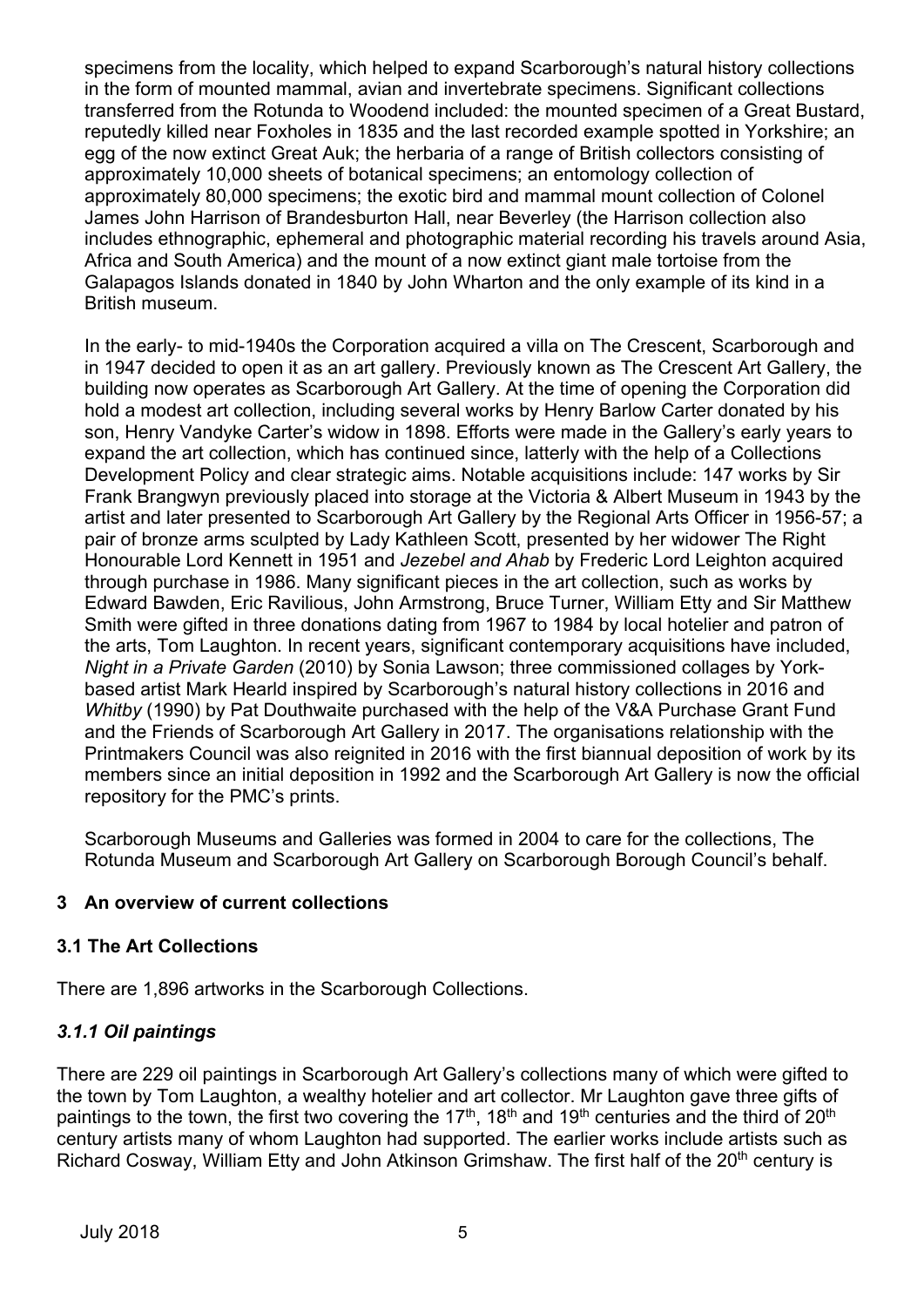well represented with works by John Armstrong, Bruce Turner, Matthew Smith, Caroline Hill, and Ivon Hitchens. The oil collection also includes works by Frank and Ernest Dade and Robert Ernest Roe, marine artists who painted Scarborough scenes.

# *3.1.2 Works on Paper*

There are 1,338 works on paper in Scarborough Art Gallery's collections including pencil and charcoal sketches, watercolours, pastels, prints, posters and etchings. Notable artists include Edward Bawden, Eric Ravilious, Francis Nicholson and Frank Brangwyn. Local artists are well represented with works by Henry Barlow Carter, Albert Strange, Richard E. Clarke, William Littlewood, Harry Wanless, Paul Marny and W. R. Beverley.

236 of the works on paper are railway and corporation posters by John William Broadrick, Frank Henry Mason and Frank Newbould among others.

## *3.1.3 Sculpture and Applied Arts*

Scarborough Art Gallery only has a modest sculpture (16 pieces) and decorative art collection (77 pieces of furniture). Although the size of the Art Gallery and art store are limiting factors in expanding the sculpture and decorative art collections, new acquisitions will not be discounted, particularly pieces of excellence and/or those that have strong local provenance. The collection currently includes a marble head of a girl by Matthew Noble, a pair of bronze arms by Lady Kathleen (Edith Agnes) Scott (wife of Captain Robert Falcon Scott), a lead statue by Phoebe Stabler and a bust of Frederic Lord Leighton, together with two Japanese bronze cranes that once stood in Peasholm Park, Scarborough. The decorative art collection includes some late 18<sup>th</sup> century furniture, a small group of Leeds Creamware, some 19<sup>th</sup> century ceramic pieces and several longcase clocks.

## **3.2The Archaeology Collections**

Two centuries of excavations are represented in the archaeology collections which include material of national importance as well as some attractive small finds with strong local provenance. At present most acquisitions are from digs carried out by archaeological companies before development, digs affiliated with academic institutions or from the Scarborough Archaeological and Historical Society. Currently Scarborough Museums and Galleries collections management system records 10,899 objects within the archaeology collection but a retrospective documentation project is still ongoing to complete the transfer of information to the database.

## *3.2.1 Prehistoric Collections*

The prehistoric collections are of particular importance. Scarborough Museums and Galleries cares for a collection of material excavated from Star Carr and other sites around the now extinct post-glacial Lake Flixton, including lithics, and organic remains both floral and faunal, dating to the Early Mesolithic period (c. 9,000 BC). Among the collection is one of the 20+ red deer stag frontlets believed to have been worn as headdresses excavated during the first investigations in the late 1940s and early 1950s by local archaeologist, John Moore and Cambridge lecturer, Professor Grahame Clark.

In 2015, Scarborough Museums and Galleries also accepted the deposition of finds and associated paper archives from the Vale of Pickering Research Trust, which explored various sites in the Vale of Pickering, including the Palaeolithic site of Seamer Carr and further investigations into the wider Star Carr site between 1975 and 1996.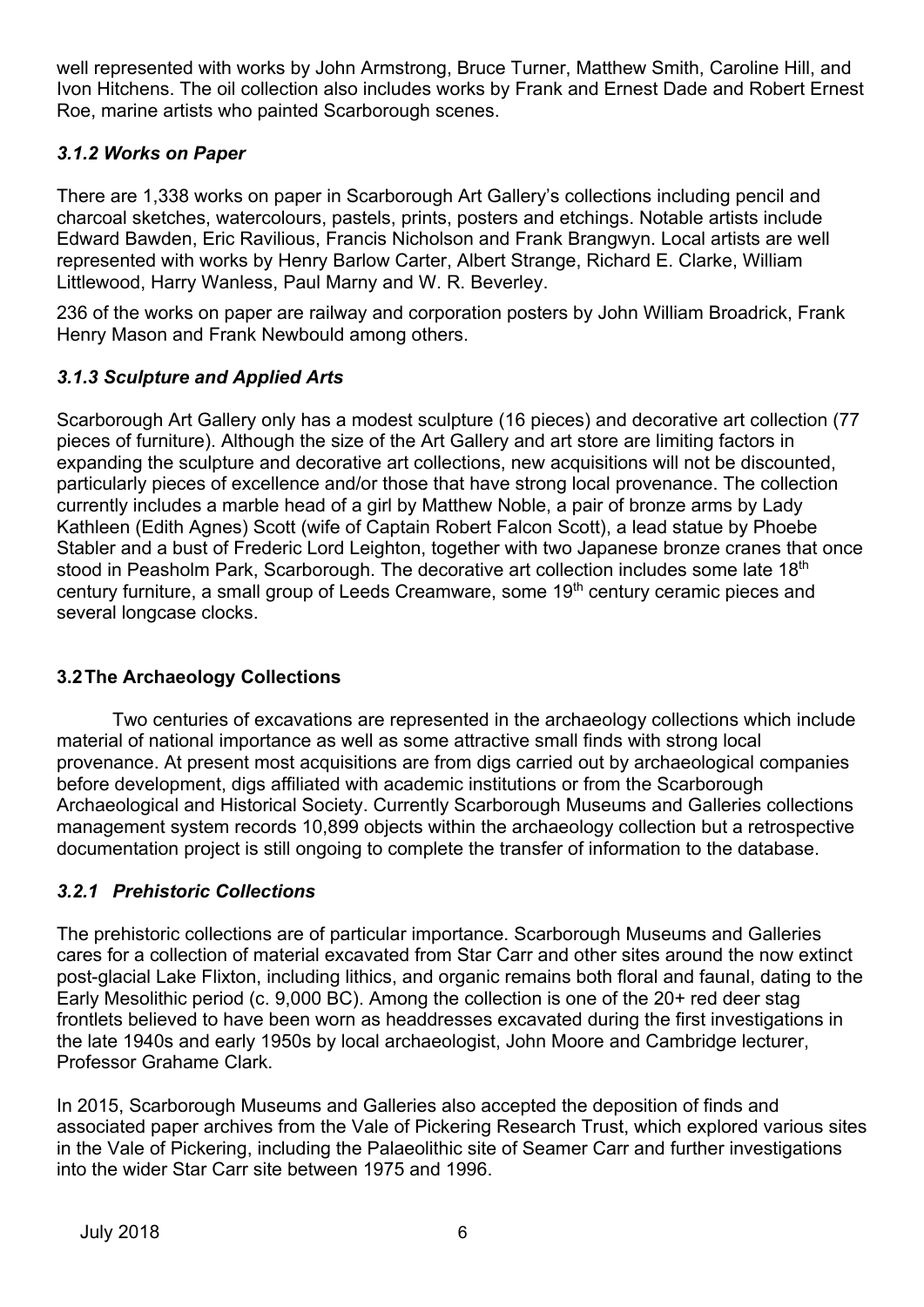The Bronze Age is well represented with collections of pottery fragments, complete pots, small finds and bone material, both human and animal. The most important collection from the period is the Gristhorpe Man assemblage dating from the Early Bronze Age (c. 2000 BC); consisting of a complete male skeleton, coffin (partial survival) and a number of grave goods. The assemblage, discovered in 1834, was excavated under the guidance of and subsequently donated to the Scarborough Philosophical Society, and is one of the most important Bronze Age tree trunk burials ever discovered. Between 2006 and 2008 the Gristhorpe collection was relocated to the Department of Archaeological Sciences at the University of Bradford. The collection became the focus of a series of research projects which has changed archaeological understanding of the early Bronze Age in Britain. Research work is ongoing and the Gristhorpe assemblage may still have much to reveal.

# *3.2.2 Romano-British Collections*

Scarborough has a modest Roman collection, the most important being the Romano-British cemetery from Norton; discovered in the 1960s it numbers about 28 skeletons and grave goods. The artefacts, excavated by F. Gerald Simpson at Scarborough Castle during the 1920s, are also deposited with the Museum; many are on long term loan to Scarborough Castle and on display in the Master Gunner's House. The papers of F. Gerald Simpson and his daughter Grace Simpson pertaining to the Scarborough digs were acquired in 2005.

## *3.2.3 Medieval Collections*

Scarborough's medieval past is well represented with collections of material from the Anglo-Saxon to the high medieval period and sites such as Scarborough Castle, Ayton Castle and medieval streets in the town. The most important items in this group include: a fine Scarborough Ware ram shaped aquamanile jug dating from the  $14<sup>th</sup>$  century; a group of  $15<sup>th</sup>$  century silver items purchased by the Scarborough Philosophical Society in 1836, including seven winding sheet hooks, a silver ring and a silver-gilt reliquary; a bronze cauldron found during F. Gerald Simpson's digs at Scarborough Castle and pottery from Ayton Castle.

# **3.3 The Ethnography Collections**

The ethnography collection is relatively small and the bulk of it dates to the 19<sup>th</sup> and early 20<sup>th</sup> centuries. Items have been collected from Africa, North, Central and South America. The most important items in the collection include the photographs and audio recordings of a group of pygmies from the Congo brought to England by Lieutenant. Colonel James John Harrison in 1906 and a small group of items from dynastic Egypt donated to the Scarborough Philosophical Society in the 1840s by Mrs Alice Lieder, a teacher and missionary.

## **3.4 The Numismatics Collection**

The coin, medal and token collection, while not large, includes the Kendall collection of gold coins which ranges from Hellenic Greece to Victorian Britain; the Harland collection of British coins contains a collection of Crowns and a Scarborough Siege Coin. Greek, Roman, Medieval, Early Modern and Victorian coins, medals and tokens are all represented. The medal collection includes medals made from the shells fired on Scarborough during the German bombardment of the town in 1914. The tokens date from the 17<sup>th</sup> through to the 19<sup>th</sup> centuries and originate not only from local Scarborough tradesmen but also locations throughout the British Isles, together with several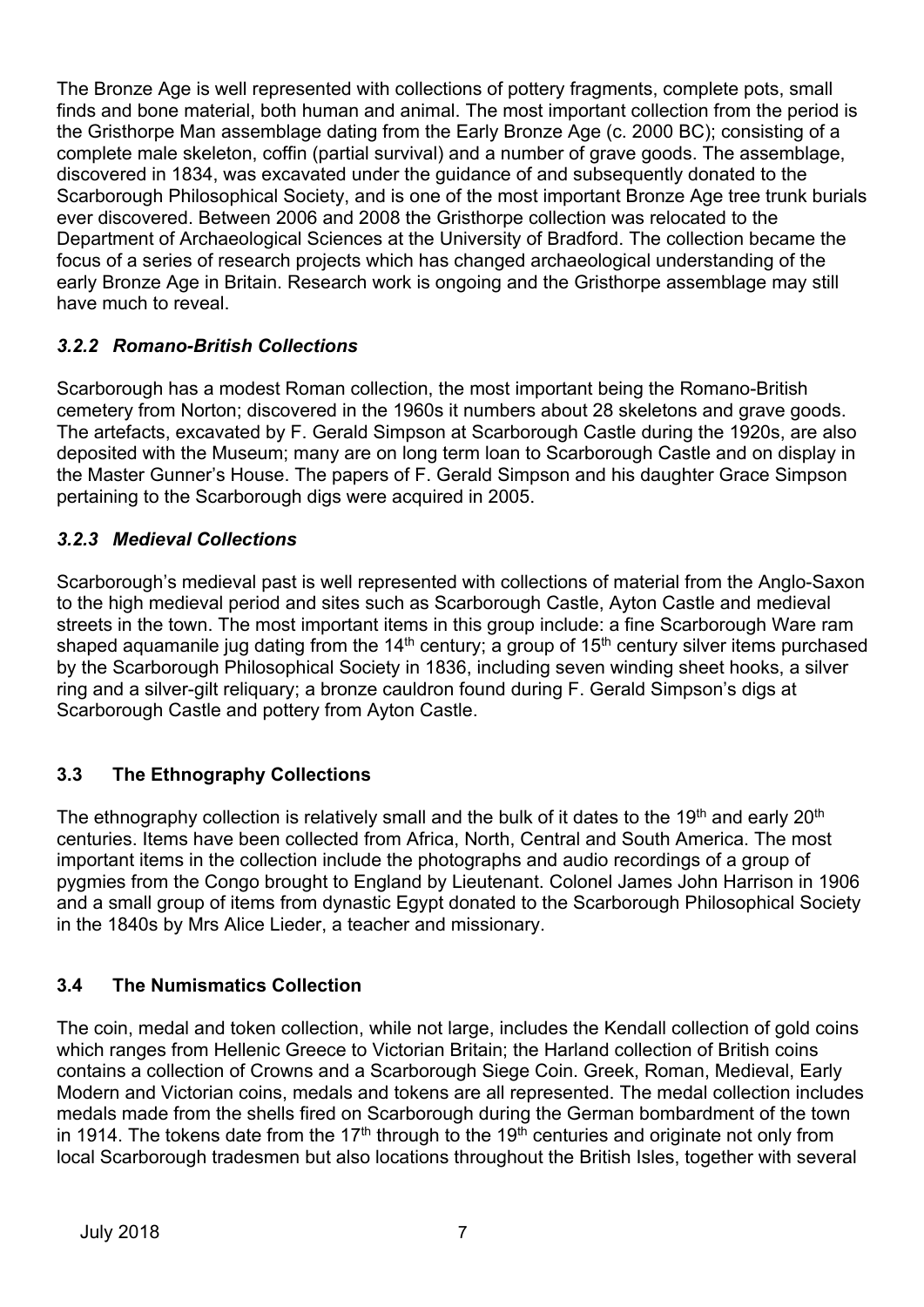international examples and a handful with religious connections. Altogether, the collection consists of 2,700 coins, medals and tokens.

# **3.5 The Natural History Collections**

The Scarborough Philosophical Society began collecting natural history from its inception in 1827 and the practice continued after the Society's museum and contents were transferred to the guardianship of the town Corporation in 1937. In 1952, the Corporation opened a Museum of Natural History in Wood End, former home of the Sitwell family and relocated all the geology and natural history to the new Museum.

## *3.5.1 Mammals and Birds - Mounts and Study Skins*

In 1840 John Wharton donated a complete mounted specimen of a male giant tortoise which is thought to be from Charles (Floreana) Island in the Galapagos. The existing collections were supplemented by a large collection of trophy heads of exotic animals shot by Lieutenant Colonel James John Harrison of Brandesburton Hall near Beverley. The collection was given to the Scarborough Corporation by Harrison's widow, Mary after his death in 1923. Until Wood End opened the collection was on display in the Scarborough Library. Unfortunately, only thirteen documented specimens from the Harrison collection survive but these do include an adult male pygmy antelope (Hylamus Harrisoni), shot by Harrison in 1904 and thought to be the holotype.

The mounted birds are both domestic and international in origin. Notable specimens include: a pet seagull welcomed into the Rowntree family, local and later famous confectioners; the Great Bustard reputed to be the specimen shot at Foxholes in 1835 and the last recorded in Yorkshire donated by Dr Peter Murray in 1839, Harrison's collection of birds of paradise and three passenger pigeons.

The study skin collection is of note as a large portion of that held in the Scarborough Collections originated from the collection of Wilfred James Plowden-Wardlaw (1905-1993), a British-born naturalist who collected birds from all five continents. He spent most of his time in Scotland and British Columbia from which places most of the examples in the Scarborough Collections derive.

# *3.5.2 Avian Eggs*

There are 2,796 avian eggs in the collection and further investigation into the collection is ongoing. Important gifts include: the Great Auk egg bequeathed to the Scarborough Philosophical and Archaeological Society by Alwin Bell, a passenger pigeon egg, and a Great Bustard egg, one of the oldest eggs in the world and the only Yorkshire laid egg of this species.

# *3.5.3 Herbaria - Botanical Specimens*

The Walter Waters Reeves (1819-1892) herbarium, thought to be among the best in the country, was donated to the Malton Field Naturalists Society by Reeves's family after his death and was passed to Woodend in 1969. It is the largest within the Scarborough collection of herbaria. Another notable collection is that of Georgiana Wise, which helps to tell the story of 19<sup>th</sup> century female collectors pursuing a hobby that was deemed to be suitable for ladies. The Slater moss herbarium is significant but requires further research. In 2000, all specimens from each herbarium were moved to the Liverpool World Museum for extensive conservation, updating and remounting. The collection has since returned and is once again available to researchers. All specimens from the herbaria will be digitised and made available online for remote research, allowing the specimens to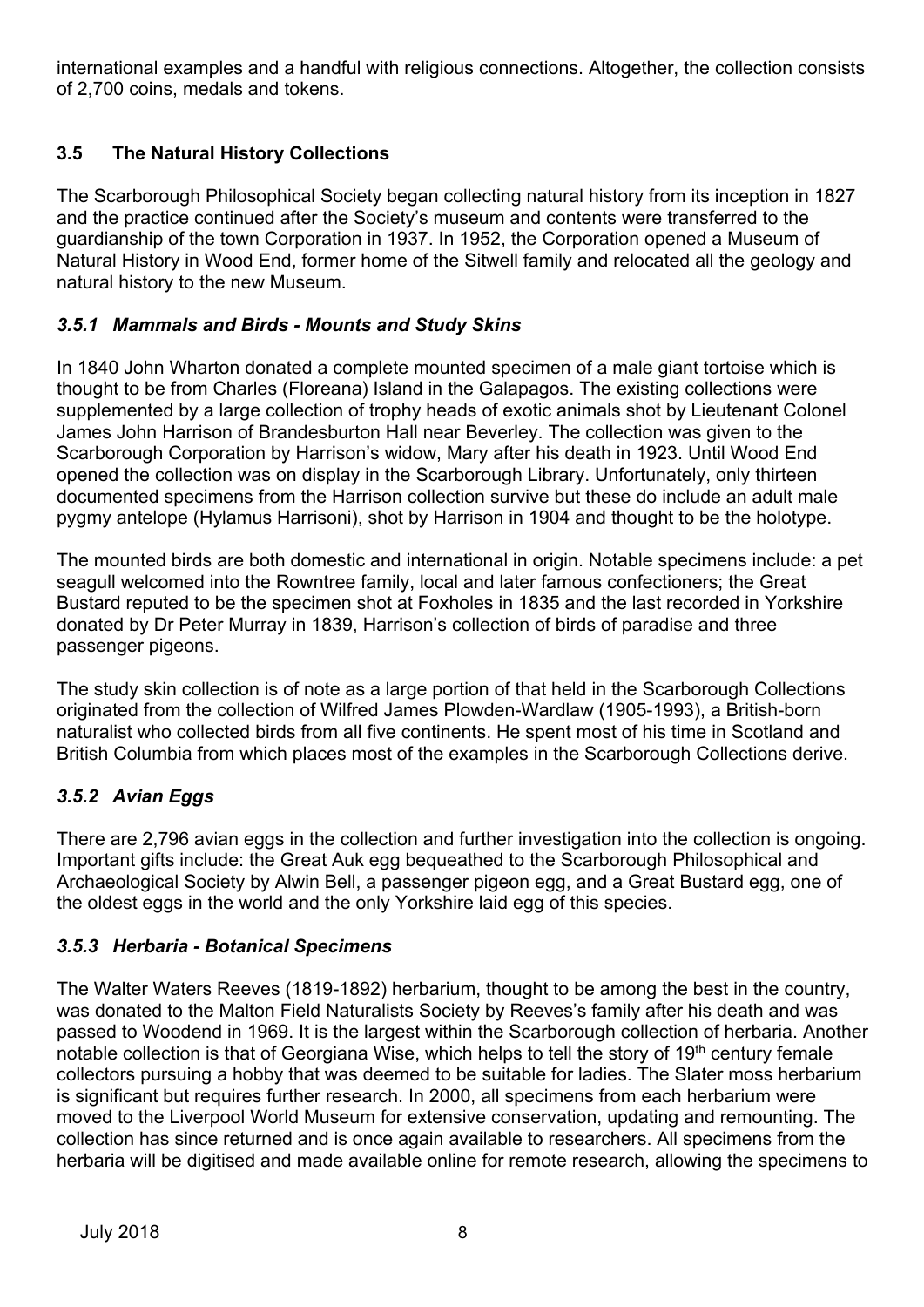be accessed without the need for potentially damaging handling wherever possible. A total of 10,270 specimens are represented within 21 individual herbaria.

# *3.5.4 Mollusca - Land & Marine Shells*

In 1923 the Scarborough Philosophical Society bought a collection of British and foreign land, freshwater and marine shells associated with William Bean II (1787-1866) from the estate of his son Eugene Bean. The collection was significantly overhauled and added to by Walter J. Gyngell (1856?-1933) in 1926 and was re-organised, catalogued and updated by former curator of Natural History for Leeds Museums, Adrian Norris in 1999. In 2000, the collection was moved into new storage cabinets and recorded on a database. The William Bean molluscs form an important natural history collection from the Regency period. The collection contains 4,342 shells or groups of shells with a further 2,280 shells (based on an average of 60 shells in 38 boxes) labelled as 'duplicates'.

# *3.5.5 Entomology - Insects, Moths & Butterflies*

The James M. Brown (6,751 specimens) and George Beckworth Walsh (1880-1957) (2,197 specimens) Hemiptera bug collections are important examples of  $19<sup>th</sup>$  and early  $20<sup>th</sup>$  century natural history collecting with strong local provenance and a role to play in the history of the Borough. The entomology collection was conserved, relabelled, mounted and documented by an external body between the late 1990s and early 2000s. However, further documentation is required to subdivide collections that have been bulk accessioned: 8,960 specimens have been added to KE EMu but approximately 80,000-100,000 specimens still need to be catalogued.

# **3.6 The Geology Collections**

In May 2008, the Rotunda Museum re-opened after a two year restoration and re-display programme as *Rotunda: The William Smith Museum of Geology*. This renaming acknowledges the role played by William Smith in the development of practical geology and in the creation of the Rotunda Museum. Scarborough does not have any documented geological specimens donated by William Smith but items from the Smith collection are on display courtesy of the Natural History Museum. The geology collection contains about 13,950 specimens and can be divided into paleontological material and mineralogy but contains no significant petrology (rock) specimens.

# *3.6.1 Paleontological Material*

The palaeontology collection includes 80 Type and Figured specimens of international importance; other highlights include Middle Jurassic terrestrial (plants and dinosaur footprints) and marine fossils, several fossil starfish, Upper Jurassic marine material and collections from the Speeton Clay and chalk. The Speeton plesiosaur, found in 2001, is a Lower Cretaceous skeleton from this iconic group of marine reptiles. It is of worldwide significance due to its stratigraphical position, helping to fill a 60 million year gap in the evolution of the group. The Speeton plesiosaur is perhaps the single most important specimen in the paleontological collection. The majority of the geology collections date back to the earliest days of the Scarborough Philosophical Society and as such are of historical importance, although unfortunately this is tempered by the lack of accompanying data for much of the collection.

In 2013, a collection of dinosaur footprints from the North Yorkshire Dinosaur Coast with associated experimental material, paper archives and photographs, compiled by the late Dr Martin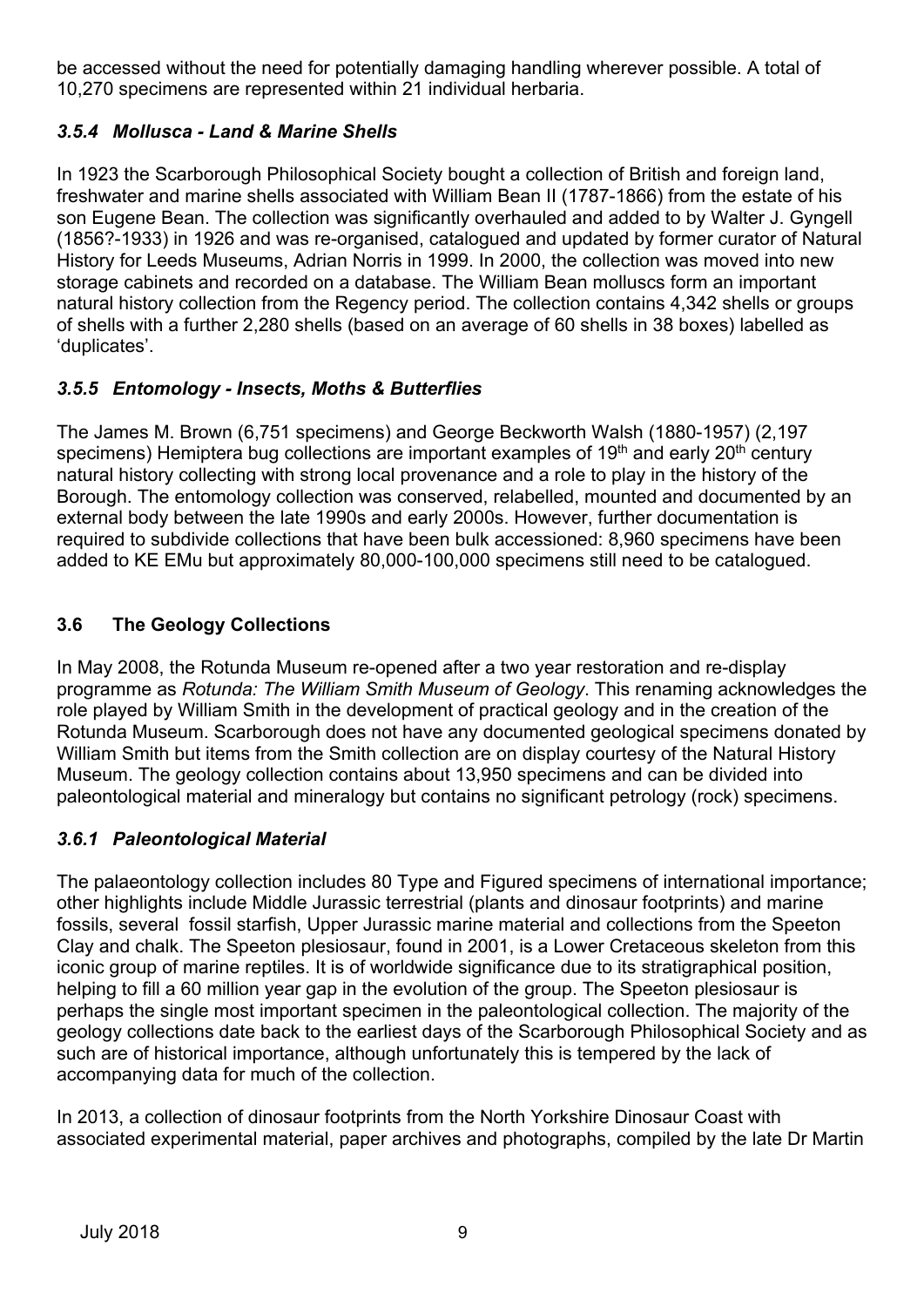Whyte of the University of Sheffield, was acquired for the Scarborough Collections and consists of 361 specimens.

# *3.6.2 Mineral Material*

The mineral collection is typical of a local museum as it contains specimens from all over the world. However, research is currently being undertaken to ascertain whether the collection also contains the Dr Peter Murray mineral collection, which is of great historic and scientific significance. There is very little accompanying data for much of the collection.

# **3.7 The Social and Local History Collections**

The social and local history collections, although relatively small (21,413 objects), nevertheless still contain some significant and exciting objects, particularly material which charts the history of the first English seaside resort, such as the archive of the British Tunny Club, a collection of personal and local government photographs, tourism ephemera, swimwear and a unique folklore collection. It dates from the  $17<sup>th</sup>$  century through to the present day and covers all forms of photographic media, ephemera and books, together with community, domestic, personal and working life material.

## *3.7.1 Local History*

There are several discrete archives that are comprised of material from the photography, ephemera and social history collections. Notable examples are listed below.

A collection of Tunny (Atlantic Blue Fin Tuna) fishing material, much of it from the British Tunny Club, is an important contribution to the history of rod and line fishing in Britain. It includes a photographic archive, film (deposited with the Yorkshire Film Archive), trophies and records of the club membership and catches made. Furthermore, tunny fishing equipment belonging to local hotelier, Tom Laughton and bearing the name of the founder of the sport, Lorenzo Mitchell-Henry, is also held within the Scarborough Collections, together with the mounted specimen of the largest tunny ever caught off the UK coast in September 1949 (852lb, John Hedley-Lewis).

The Borough Council's tourism archive includes posters, prints, town guides, publicity brochures, postcards, photographs, film and publicity leaflets some of which date to the late 18<sup>th</sup> century.

Several personal archives of local origin, such as the Harrison, Lord and Barry Collections, which contain both ephemeral and photographic material are held with all items being kept together to maintain separate discrete collections.

# *3.7.2 Social History*

The social history collection is relatively small and would benefit from further collecting. It is comprised of material representing general domestic life and objects of more particular relevance to the Scarborough Borough area such as a climming kit used to take seabird eggs from Bempton Cliffs, equipment used in both commercial and non-commercial fishing, material culture from local businesses and a collection of ship models once held in the former Scarborough Lighthouse Museum. Scarborough is credited with being the first English seaside resort and key items which demonstrate the town's coastal heritage have been collected including, a late 19<sup>th</sup> century Jockey cart, a mode of transport that appears to have been unique to Scarborough, an ice cream vending tricycle and a bathing machine.

One gift of particular importance is a collection of charms and amulets gathered by local naturalist and folklorist, William James Clarke (1868-1945). It is comprised of 500 items from all over the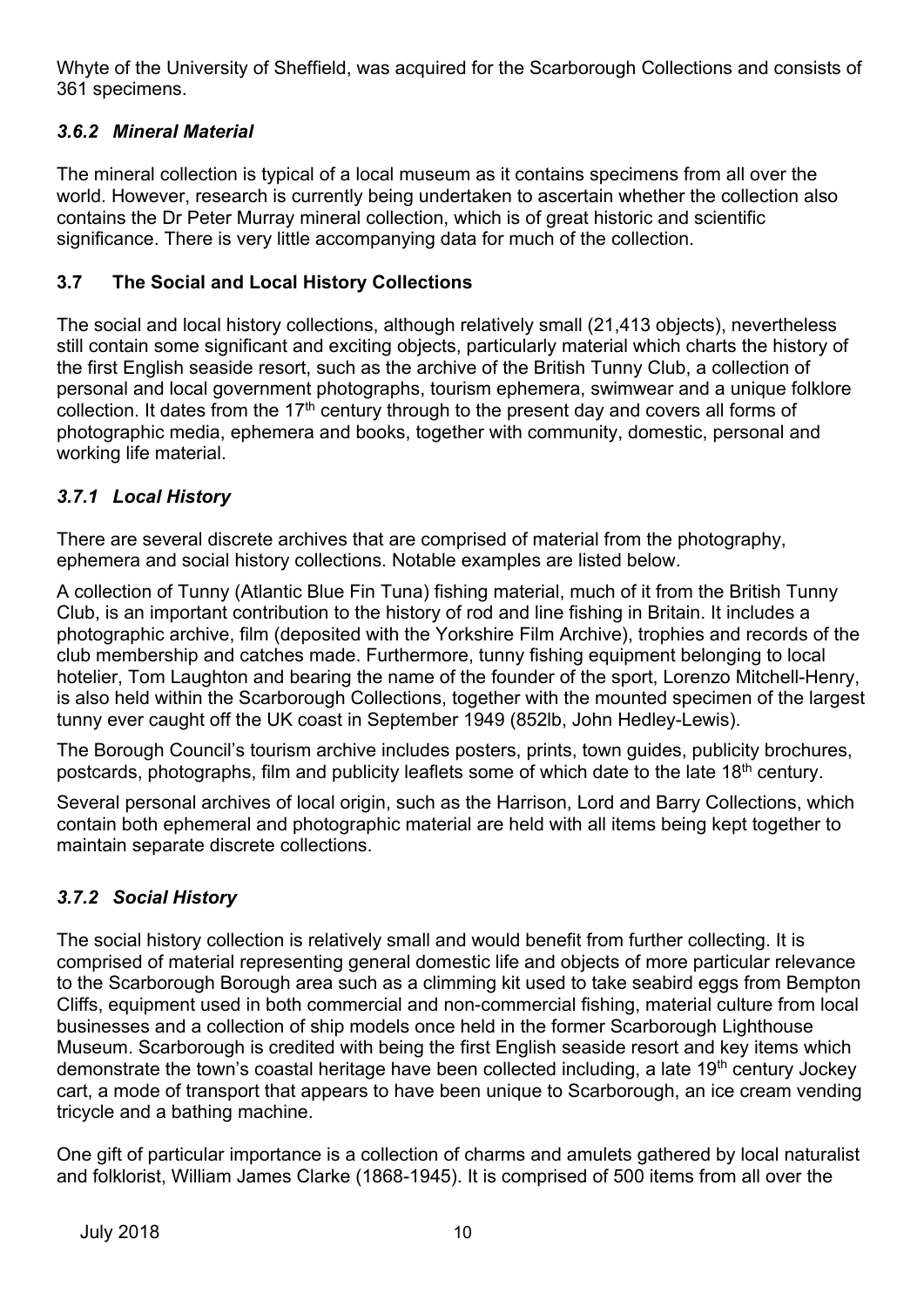world, including examples from the Scarborough Borough area, together with Clarke's notebooks and diaries and was donated to the Museum in 1946. The collection warrants further research and is one of the few surviving complete charm collections from the late  $19<sup>th</sup>$ - early  $20<sup>th</sup>$  century.

There is also a significant doll collection that is currently classified under costume but will be transferred to join other toys in the social history collection.

Since 2014, Scarborough Museums and Galleries has been actively collecting items to record recent events connected to the Museum, together with those taking place nationally (if relevant) and in the Borough. Moreover, efforts are being made to collect more material culture to represent the history of Scarborough as a seaside resort, including items from the earliest years of the town as a tourist destination.

## **3.8 Costume**

The costume collection is relatively small (2,208 objects) but includes some beautiful pieces, such as several pairs of embroidered early 20<sup>th</sup> century shoes, a collection of bathing costumes dating from the 19<sup>th</sup> and 20<sup>th</sup> centuries, including a mid- $20<sup>th</sup>$  century Janzen maternity suit and a selection of ladies' evening wear. The collection is lacking in 19<sup>th</sup> century clothing but one piece of particular note is a Georgian cotton maternity or nursing dress.

Within the jewellery collection is an anti-slavery brooch dating from the early 19<sup>th</sup> century and a number of quality pieces of Whitby jet jewellery.

## **4 Themes and priorities for future collecting**

#### **4.1 The Acquisition Process**

Scarborough Museums and Galleries will only acquire items if the following criteria are met:

- 1. The condition of items and the likely cost of conservation have been assessed see Scarborough Museums and Galleries Collections Care & Conservation Policy.
- 2. The item has a documented historic/scientific/artistic or local significance see Scarborough Museums and Galleries Information Policy.
- 3. The item can be interpreted through exhibition, learning, events or publication see Scarborough Museums and Galleries Collections Access Policy.

## **4.2 The Art Collections**

Scarborough Museums and Galleries is consulting with local stakeholders on a Contemporary Art Collecting Policy and is endeavouring to collect pieces of contemporary art produced for its permanent and temporary exhibition spaces at Scarborough Art Gallery. Over the lifetime of this policy, when considering contemporary acquisitions, special attention will be given to seascapes.

In line with the Trust's strategic vision items will be added to the art collections from both past and contemporary artists if the piece is linked to the Scarborough Borough area, fills a gap in the collections or is of exceptional quality.

## **4.3 The Archaeology Collections**

#### *4.3.1 Excavated Material*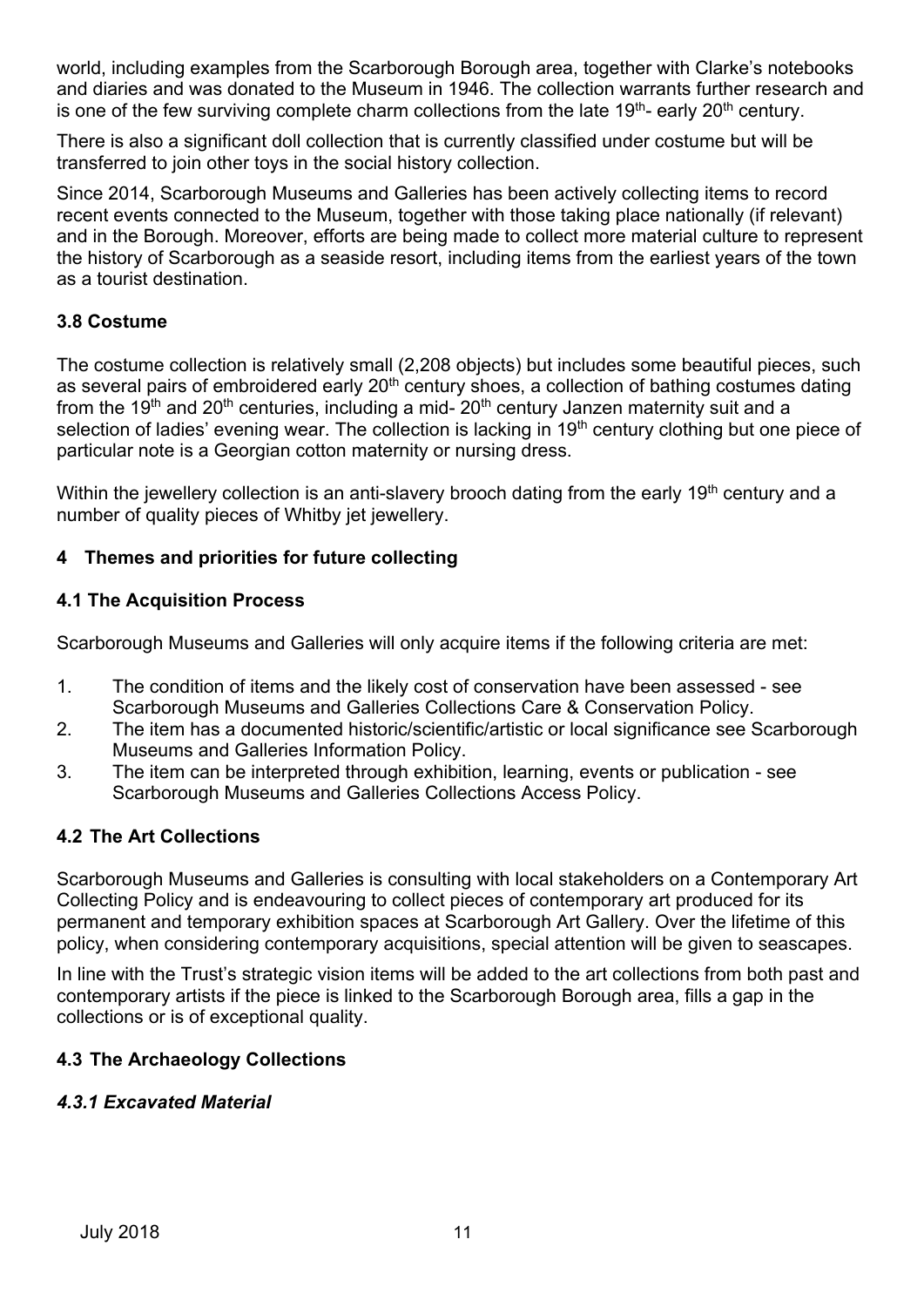Scarborough Museums and Galleries will continue to collect material excavated within the existing (2016) boundaries of the Borough of Scarborough provided that the conditions laid down in its 'Archaeological Depositions Procedure' have been met.

A deposition fee is chargeable where appropriate and will be reviewed regularly. Larger depositions, those not originating from within the Borough of Scarborough and those requiring specialist conditions not available at Scarborough Museums and Galleries, will be directed to an appropriate Accredited museum. Scarborough Museums and Galleries will only accept the deposition of material excavated within the current (2016) boundaries of the Borough.

## *4.3.2 Small Finds*

In line with the organisations strategic vision small finds will be added to the Archaeology collections if the item originates from the Scarborough Borough area, fills a gap in the collections and is of exceptional quality.

## **4.3.3** *Numismatics*

Coins, tokens and medals will only be acquired if they have been excavated within the Borough of Scarborough or are specific to the Scarborough area such as Scarborough Castle siege coins.

## **4.4 The Ethnography Collections**

There are no plans to add to the ethnographic collections. In line with the organisations strategic vision, ethical considerations and the lack of a permanent display space items will be added to the ethnographic collections in exceptional circumstances only.

## **4.5 The Natural History Collections**

The regional collecting area for natural history shall remain North East Yorkshire but as these collections have no professional curator it is unlikely that Scarborough Museums and Galleries will make significant additions to them. However, material relating to local natural history collectors and those whose material is already held within the Scarborough Collections will be considered.

## **4.6 The Geology Collections**

Recognition of the importance of the Rotunda Museum and of the geology of our area was the driving force behind the fundraising for restoration of the Rotunda and the setting up of the organisation. We intend to actively acquire relevant geological material through building relationships with research bodies and private collectors. Although in general items acquired must be from within the Borough of Scarborough (2016 boundaries) other material from outside the Borough will be considered if it fits into the geological timescale of the Scarborough Collections and is of direct relevance to those collections. Material that provides evidence of Scarborough's role in the history of geoscience will also be considered, especially material relating to members of the Scarborough Philosophical Society, other local collectors and those who have contributed to the Scarborough geological collections.

## **4.7 The Social and Local History Collections**

# *4.7.1 Social History*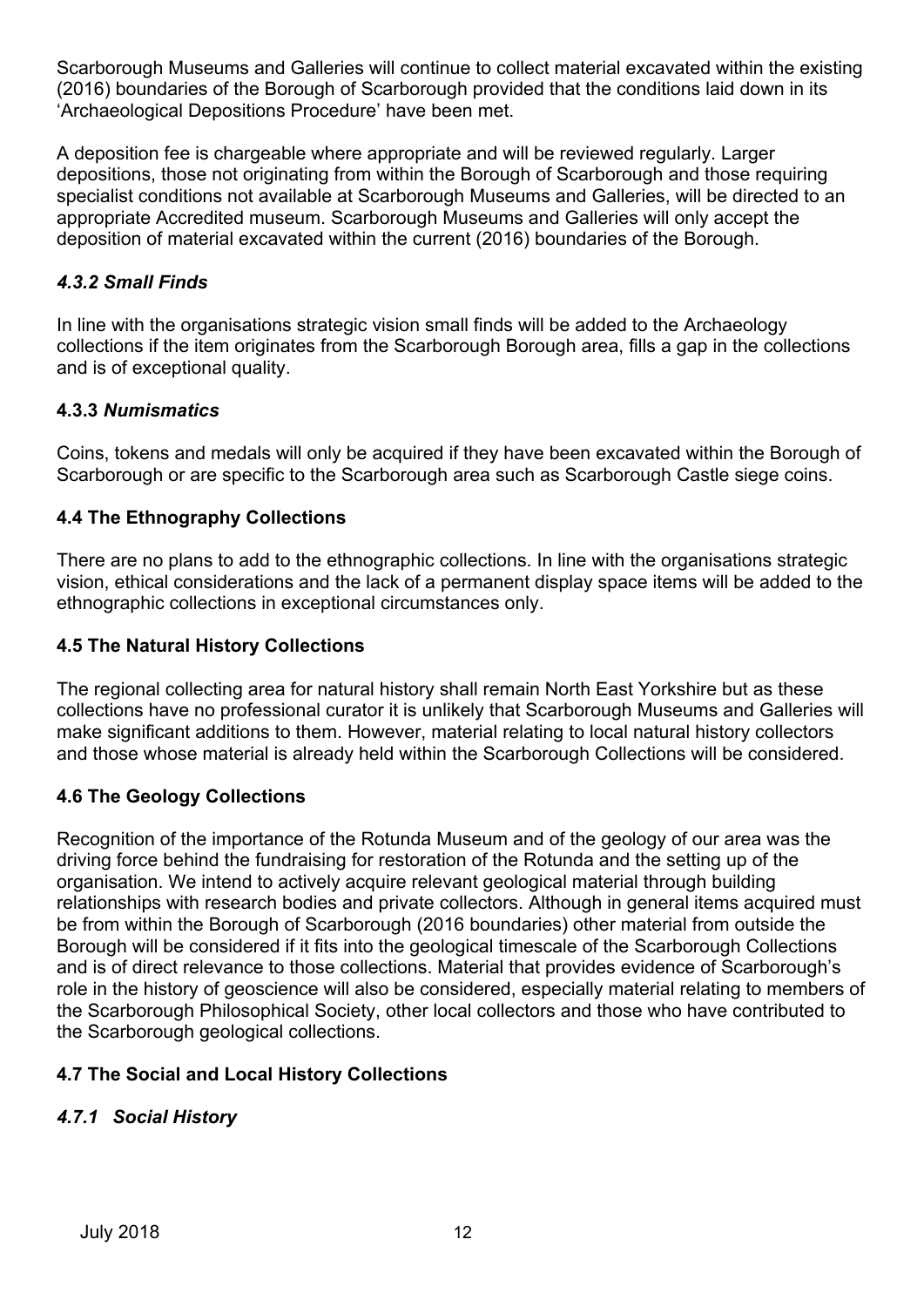Items will be considered for the social history collection if a strong local provenance can be proven and the objects fill a gap in the collections. Many items within the social history collection lack historical data so duplicate items may be considered if provenance can be offered and/or the offered item is in better condition.

Material will be collected according to the current geographical boundaries of the Borough of Scarborough except where an item is a rare survival and/or a particularly good example of its kind that will also fill a gap in the collection. Items with provenance from outside of the collecting area will only be considered if a more suitable institution has already declined an offer of donation.

In line with Scarborough Museums and Galleries recent Seaside Heritage Project funded by the Esmée Fairbairn Foundation particular attention will be given to the active collecting of material telling the story of Scarborough as a seaside resort from the  $17<sup>th</sup>$  century through to the present day, as well as the history of the whole of the North East Yorkshire coastline, including local festivals, such as Whitby Goth Weekend (Steam Punk included), together with the Sci-Fi and vintage-themed festivals at Scarborough Spa, Coastival, Seafest and Scarborough Surf Festival among others.

## *4.7.2 Photographic Material*

As the photography collection is already extensive priority will be given to items with strong local provenance, including accurate information about the subject depicted, contemporary material and most importantly, images revealing the history of Scarborough as a seaside resort. Items from elsewhere in the Borough, such as Filey and Whitby, will be considered in consultation with both town's museums.

## *4.7.3 Ephemera*

Items will only be acquired for the ephemera collection if a strong local provenance exists. Scarborough Museums and Galleries is currently particularly interested in acquiring material relating to Scarborough's history as a seaside resort, including contemporary material. Personal and local business archival material and discrete collections may be considered if strong local provenance and accurate historical information can be provided. Such items will also be considered if they fill a gap in and benefit the collections.

# **4.8 Costume Collection**

Items will only be acquired for the costume collection if they have strong local provenance, fill gaps in the collections or are of exceptional quality. Items of special interest to improve the collection include pieces dating from both the 18th and  $19<sup>th</sup>$  centuries, bathing costumes from the Victorian and Edwardian periods and children's costumes from the 19<sup>th</sup> century through to present day, together with items relating to local working life, such as the fishing and tourism industries.

## **5 Themes and priorities for rationalisation and disposal**

**5.1 The museum recognises that the principles on which priorities for rationalisation and disposal are determined will be through a formal review process that identifies which collections are included and excluded from the review. The outcome of review and any subsequent rationalisation will not reduce the quality or significance of the collection and will result in a more useable, well managed collection.**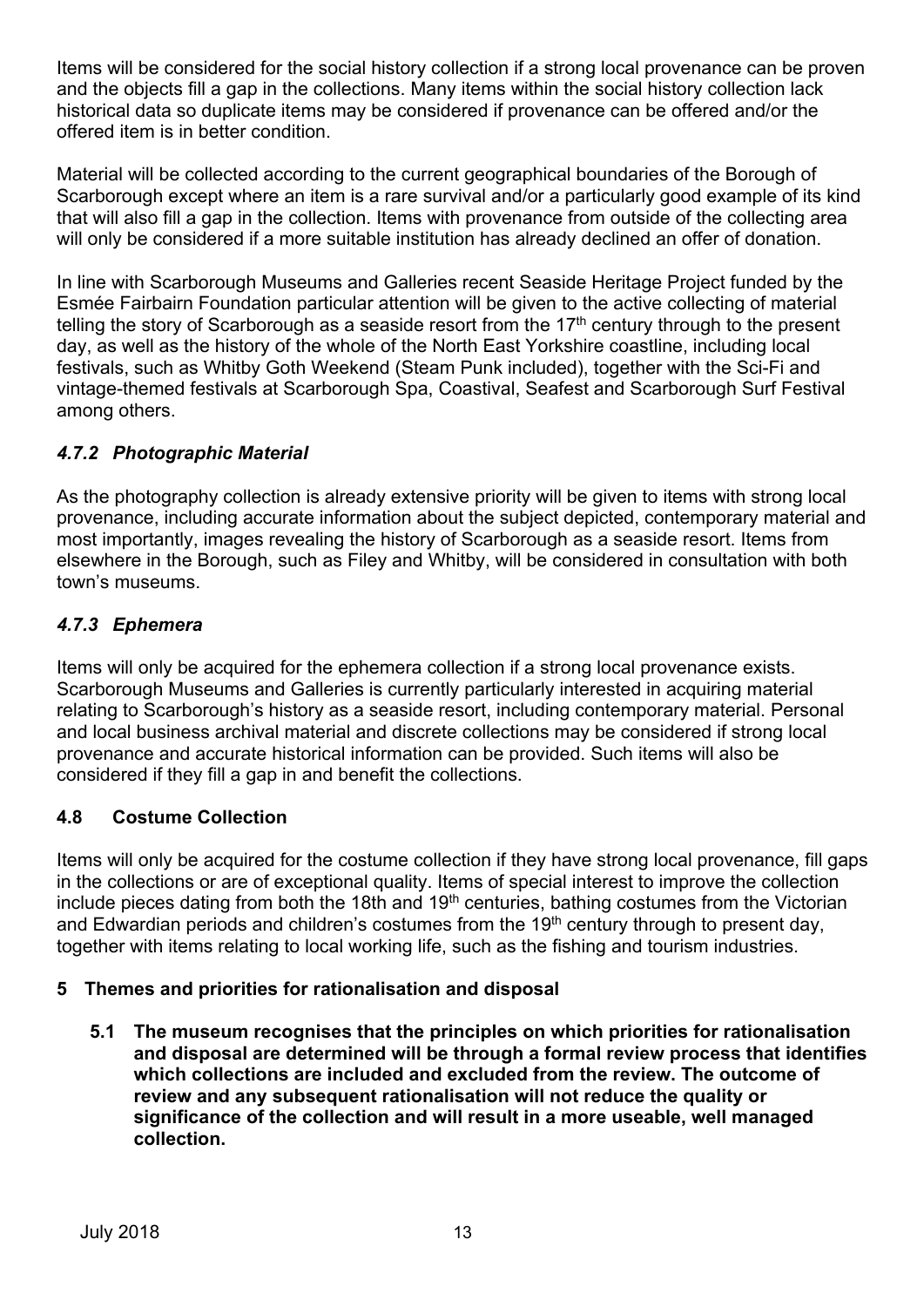#### **5.2 The procedures used will meet professional standards. The process will be documented, open and transparent. There will be clear communication with key stakeholders about the outcomes and the process.**

Scarborough Museums and Galleries cannot dispose of items from the Borough's collections without the written authorisation of the Borough Council's Portfolio Holder for Tourism & Culture.

There is not currently an active disposal list but there are plans to address rationalisation and disposal during the period of this policy.

## **5.3 Art Collections**

Potential disposals from the art collections include works that are isolated within the existing collection and of dubious provenance, works of poor quality that have no other supporting merits, duplicate items such as prints and posters and items in such poor condition without other supporting merits that they will never be considered for conservation.

## **5.4 Archaeology Collections**

There are no plans to dispose of archaeological material except for soil or other organic samples that have become contaminated posing a risk to other items, and objects that require considerable conservation but have no supporting data and/or are not suitable for display. Furthermore, Scarborough Museums and Galleries does not plan to repatriate any human remains within the collection.

## **5.5 Ethnography Collections**

Scarborough Museums and Galleries does not currently have any plans to repatriate ethnographic material nor does it intend to dispose of any material from the ethnography collections unless they have deteriorated to such an extent that they cannot be conserved and/or pose a risk to other items.

# **5.6 Natural History Collections**

Scarborough Museums and Galleries does not anticipate disposing of natural history specimens during the life of this policy except where a specimen is severely damaged by insect activity, poses a health and safety threat to staff or may contaminate other items in the collection.

## **5.7 Geology Collections**

There are no plans to dispose of material from the geology collections apart from poor quality or sparsely documented specimens and possibly experimental material that has no display or interpretive value in order to create storage space for new material. Also, any examples exhibiting signs of severe pyrite disease may be considered for disposal if the damage is irreversible and the specimen poses a risk to other items.

## **5.8 Social and Local History Collections**

## *5.8.1 Social History Collection*

Recent retrospective documentation work on the social history collection has revealed that a large proportion of the material is unaccessioned and poorly documented so rationalisation of the collection is planned to dispose of duplicate items and those that have no provenance. It is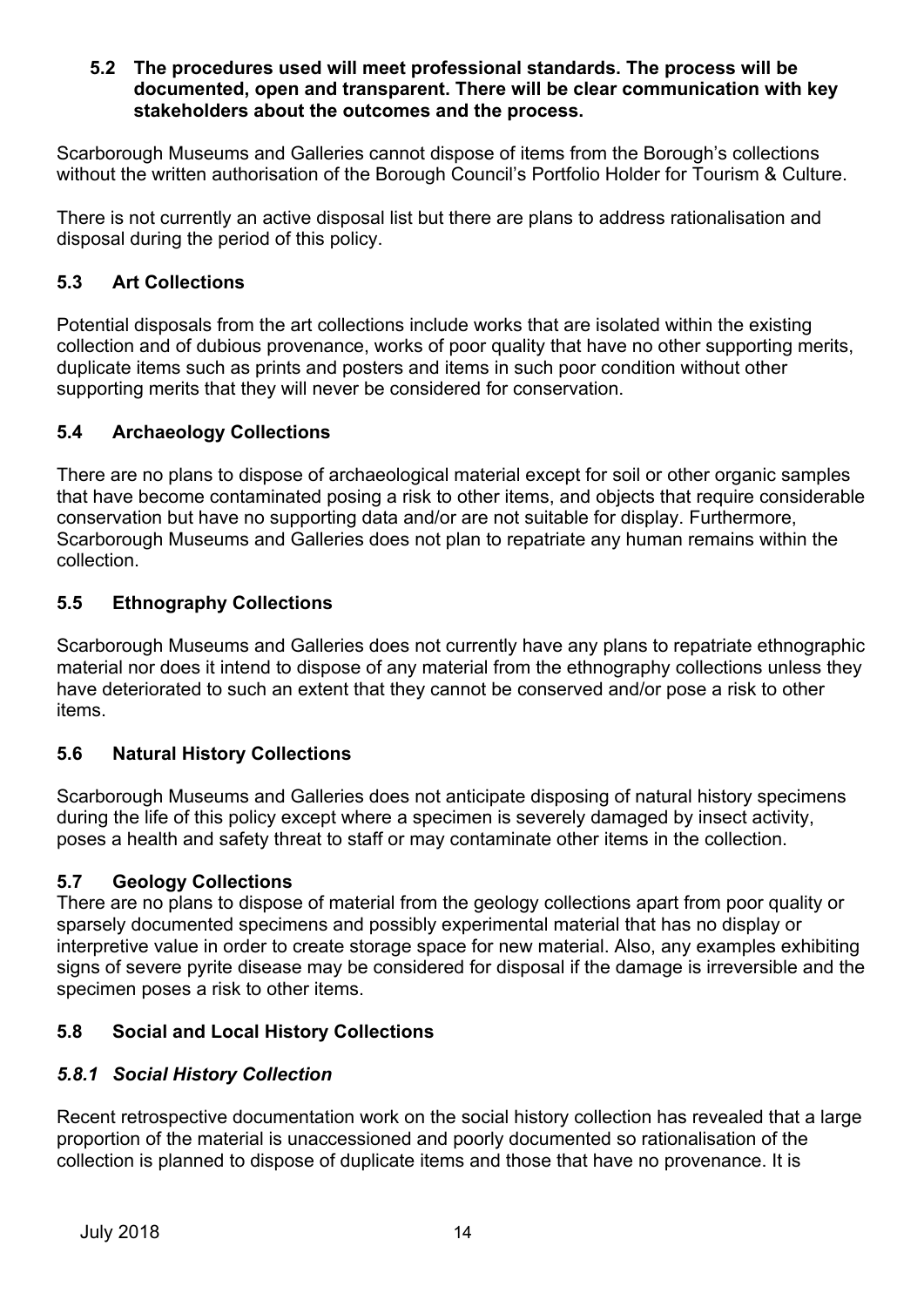anticipated that many of these items may be relocated to the organisations handling and outreach collection to replace accessioned items removed from the current loan boxes. Objects will also be disposed if they have been severely damaged by pests or other agents of destruction particularly if they are a risk to other items and/or where it poses a health and safety risk to staff.

## *5.8.2 Photographic Collection*

There are no plans to rationalise the photography collection at present. However, scheduled retrospective documentation work on the unprocessed part of the collections – paper, glass plate negative and slide – may reveal possible candidates for disposal or transfer to a more suitable institution.

## *5.8.3 Ephemera Collection*

Recent retrospective documentation work on the ephemera collections has revealed some duplicate material that will be added to the next disposal list for transfer to the handling and outreach collection and possibly other relevant institutions.

## **5.9 Costume Collection**

Items will be removed from the costume collection that are in extremely poor condition and cannot be conserved and/or pose a risk to other items in the collection. Items will also be considered for disposal if duplicate items have no local provenance and/or lack any supporting documentation.

## **5.10 Limitations on collecting**

Scarborough Museum and Galleries recognises its responsibility, in acquiring additions to its collections, to ensure that care of collections, documentation arrangements and use of collections will meet the requirements of the Accreditation Standard. It will take into account limitations on collecting imposed by such factors as staffing, storage and care of collections arrangements. The organisations strategic vision has determined the parameters of collecting during the life of this policy.

## **6 Legal and ethical framework for acquisition and disposal of items**

#### **6.1 The museum recognises its responsibility to work within the parameters of the Museum Association Code of Ethics when considering acquisition and disposal.**

Scarborough Museums and Galleries will adhere to the Museum Association Code of Ethics when considering any acquisitions or disposals. Scarborough Museums and Galleries will only accept items into the collection if it can provide 'adequate, continuing long-term care for the item and public access to it, without compromising standards of care and access relating to the existing collections'. The organisation will also ensure legal ownership of any object has been ascertained before it is accepted into the collections as a donation, bequest or purchase. The same due diligence will be applied to any material entering the museum on loan. Furthermore, in line with the MA Code of Ethics Scarborough Museums and Galleries will 'reject any item for purchase, loan or donation if there is any suspicion that it was wrongfully taken during a time of conflict, stolen, illicitly traded, unless explicitly allowed by treaties or other agreements or where the Museum is co-operating with attempts to establish the identity of the rightful owner(s) of an item'.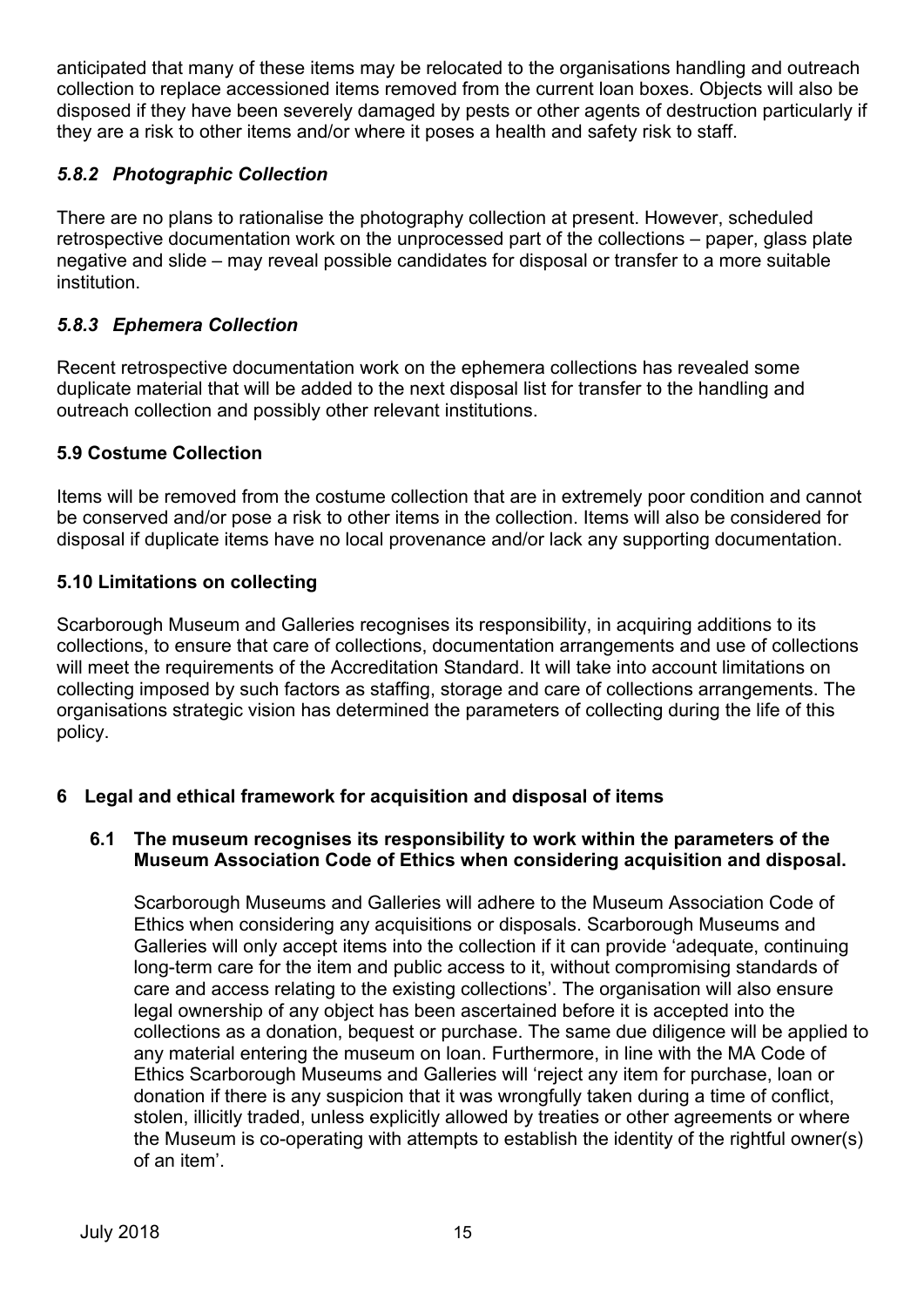The organisation will treat museum collections as cultural, scientific or historic assets and not as financial assets. It will 'acknowledge that responsible disposal takes place as part of a museum's long-term Collections Development Policy and starts with a curatorial review'. Any disposals will be completed with transparency and carried out openly 'according to unambiguous, generally accepted procedures'.

Scarborough Museums and Galleries recognises that collections should not be viewed as financial assets and that undertaking financially motivated disposal will risk the reputation of and public confidence in the organisation and museums more generally. The organisation will refuse to undertake disposal principally for financial reasons.

## **7 Collecting policies of other museums**

**7.1 The museum will take account of the collecting policies of other museums and other organisations collecting in the same or related areas or subject fields. It will consult with these organisations where conflicts of interest may arise or to define areas of specialism, in order to avoid unnecessary duplication and waste of resources.**

## **7.2 Specific reference is made to the following museum(s)/organisation(s):**

- York Museums Trust Malton Museum
	-
- Whitby Museum • Filey Museum
- Sewerby Hall Museum & Art Gallery
- Pannett Park Art Gallery

Particular attention will be given to the Scarborough Collections' shared history with those of York Museums Trust and Whitby Museum due to the ties between each institution's respective philosophical societies during the 19th century. Consequently, Scarborough Museums and Galleries will keep in mind the synergies between our early collections and the potential competition for relevant material when considering new acquisitions. The geographical proximity to all of the aforementioned museums may result in potential duplication, especially in the case of Filey and Whitby museums and Pannett Park Art Gallery, which fall within the Scarborough Borough and, therefore, Scarborough Museums and Galleries collecting area. The possibility of joint purchase of material, particularly high value acquisitions, will be considered where there is a valid shared interest between parties, for example, the purchase of artwork that fits within the collecting aspirations of both Scarborough Museums and Galleries and Pannett Park Art Gallery.

Acquisitions outside the current stated policy will only be made in exceptional circumstances, and then only after proper consideration by the governing body of the museum itself, having regard to the interests of other museums.

# **8 Archival holdings**

The Scarborough Collections contain a range of material that could be classed as archival: photography; ephemera; personal documents; discrete collections of personal or institutional archives. Notable collections include the archive of the British Tunny Club, the photographs and papers of Colonel James John Harrison and the Scarborough Corporation tourism archive (both ephemeral and photographic). All of these items are held in hard copy, either paperbased or in some form of transparency – glass plate negative, lantern slide, photographic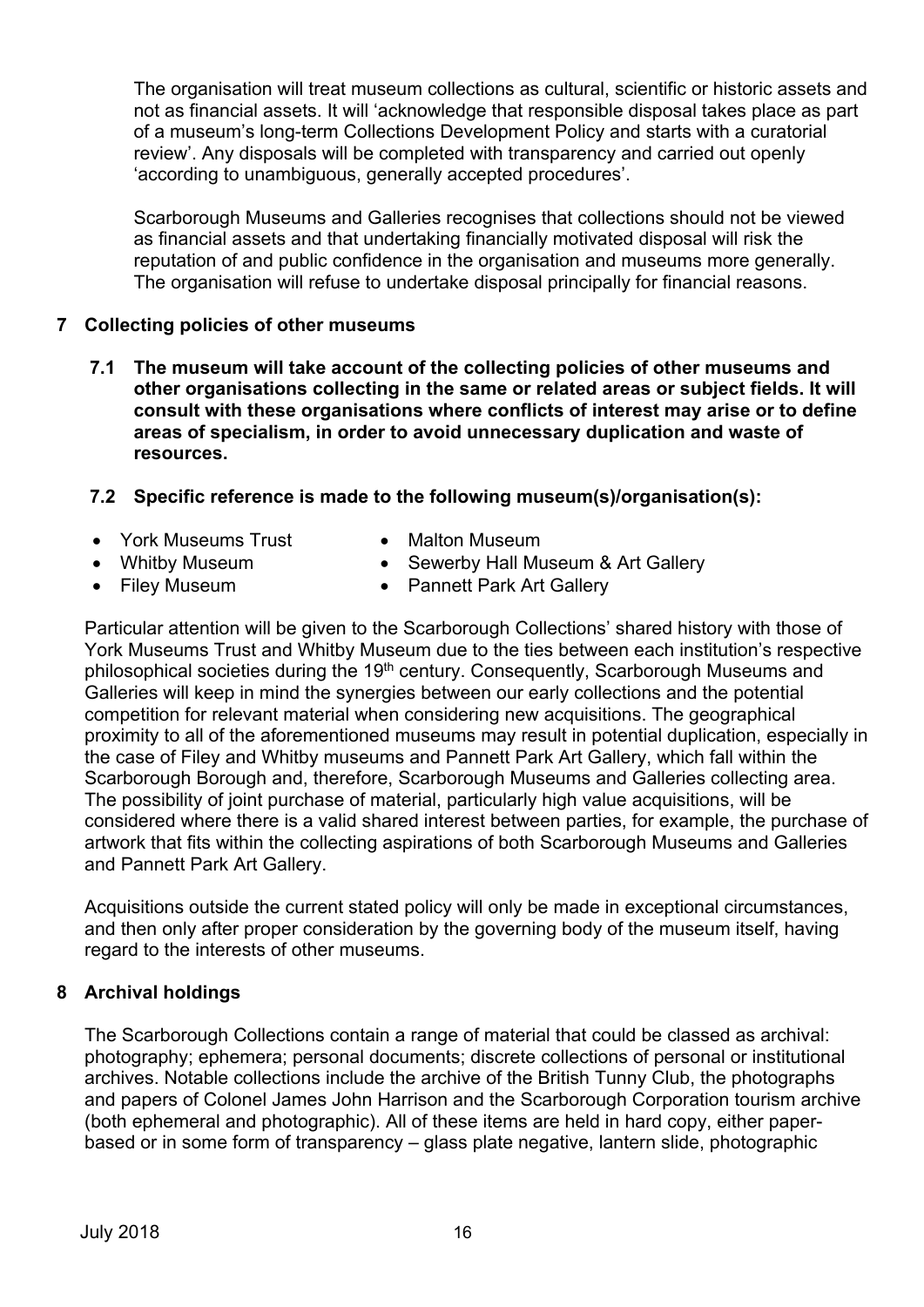negative, photograph slide – but a large-scale digitisation project is currently being undertaken by collections staff and volunteers to create digital assets.

Scarborough Museums and Galleries intends to collect further archival material where appropriate, that is, if the material offered fills gaps within the current collection and helps to further tell the story of Scarborough Borough. For example, items relating to the promotion/history of seaside towns within the Borough as holiday resorts, discrete archives of relevant individuals and institutions or ephemeral and photographic material concerning significant historical events relevant to the Borough will be considered. Such considerations will, however, also be dependent on the size of each archive offered and the organisations ability to accommodate such collections both in terms of collections care and storage. Any offers of archival moving images will be considered in consultation with the Yorkshire Film Archive. Any archives offered that the organisation is unable to accommodate due to their size or collections care needs may be referred to the North Yorkshire County Council Records Office at Northallerton.

## **9 Acquisition**

## **9.1 The policy for agreeing acquisitions is:**

Responsibility for the acceptance of acquisitions into the Scarborough Collections lies with the Collections Manager but in the case of purchases approval will be sought from the Chief Executive and in cases of high value items it may be necessary to seek approval from the Board of Trustees.

All potential acquisitions will be recorded in the first instance by means of an Entry Form and an entry number. Acquisitions can be obtained via donation, deposition, transfer, purchase, bequest or field collection but whatever the method of acquisition the same basic procedures will be followed. Additional information will be recorded for purchases, bequests and depositions where necessary, for example, Transfer of Title forms and authorisation from the governing body and solicitors.

- **9.2 The Museum will not acquire any object or specimen unless it is satisfied that the object or specimen has not been acquired in, or exported from, its country of origin (or any intermediate country in which it may have been legally owned) in violation of that country's laws. (For the purposes of this paragraph 'country of origin' includes the United Kingdom).**
- **9.3 In accordance with the provisions of the UNESCO 1970 Convention on the Means of Prohibiting and Preventing the Illicit Import, Export and Transfer of Ownership of Cultural Property, which the UK ratified with effect from November 1 2002, and the Dealing in Cultural Objects (Offences) Act 2003, the Museum will reject any items that have been illicitly traded. The governing body will be guided by the national guidance on the responsible acquisition of cultural property issued by the Department for Culture, Media and Sport in 2005.**

#### **10 Human remains**

**10.1 As the museum holds or intends to acquire human remains from any period, it will follow the procedures in the 'Guidance for the care of human remains in museums' issued by DCMS in 2005.**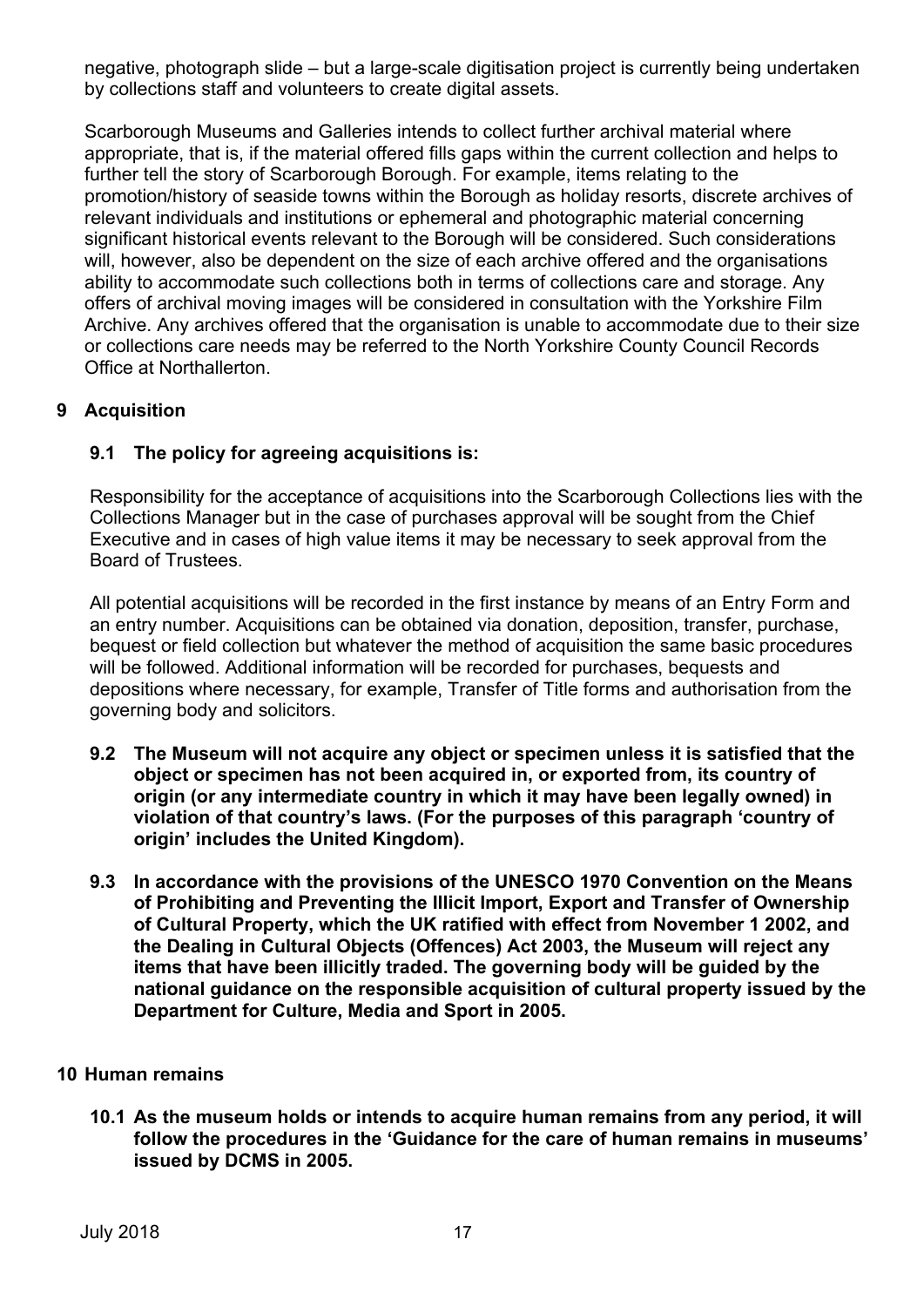Scarborough Museums and Galleries does not have any intention of acquiring human remains with a provenance outside of the UK or even outside of its collecting area. Scarborough Museums and Galleries also has no immediate intention of acquiring human remains of less than 100 years old but if any such material is required it will be obtained in compliance with the codes of practice issued by the Human Tissue Authority and the necessary licence to store and use such material will be sought.

Currently, the human remains held within the Scarborough Collections are older than 100 years and as such lie outside of the requirements laid down by the Human Tissue Act 2004. The Scarborough Collections no longer contain any human remains with a provenance outside of the UK and neither does it hold any remains of a Christian origin.

#### **11 Biological and geological material**

**11.1 So far as biological and geological material is concerned, the museum will not acquire by any direct or indirect means any specimen that has been collected, sold or otherwise transferred in contravention of any national or international wildlife protection or natural history conservation law or treaty of the United Kingdom or any other country, except with the express consent of an appropriate outside authority.**

Over the lifetime of this policy Scarborough Museums and Galleries hopes to explore further, in discussion with the Museums Association Code of Ethics Committee and other relevant bodies such as NatSCA and the Geological Curators Group, the possibility of introducing clear guidelines for the collection of geological and palaeontological material that can be disseminated to the public but will also inform museums when confronted with material found and recovered under certain circumstances. For example, specimens found in situ rather than ex situ and when permission has not been sought from the landowner whether innocently or otherwise. There is a need for clearer legal and ethical guidance on the collection, deposition and acceptance of such finds into public collections to prevent the loss of scientifically significant material through, for example, sale into private ownership.

#### **12 Archaeological material**

**12.1 The Museum will not acquire archaeological material (including excavated ceramics) in any case where the governing body or responsible officer has any suspicion that the circumstances of their recovery involved a failure to follow the appropriate legal procedures.**

#### **12.2 In England, Wales and Northern Ireland the procedures include reporting finds to the landowner or occupier of the land and to the proper authorities in the case of possible treasure (i.e. the Coroner for Treasure) as set out in the Treasure Act 1996 (as amended by the Coroners & Justice Act 2009).**

Scarborough Museums and Galleries does not intend to acquire any organic material, such as soil samples or material from outside of its collecting area, unless the latter forms part of a larger archive that cannot be split. Although the organisation is still open to acquiring archaeological depositions, storage space is limited and there is a deposition charge in line with guidance from the Society for Museum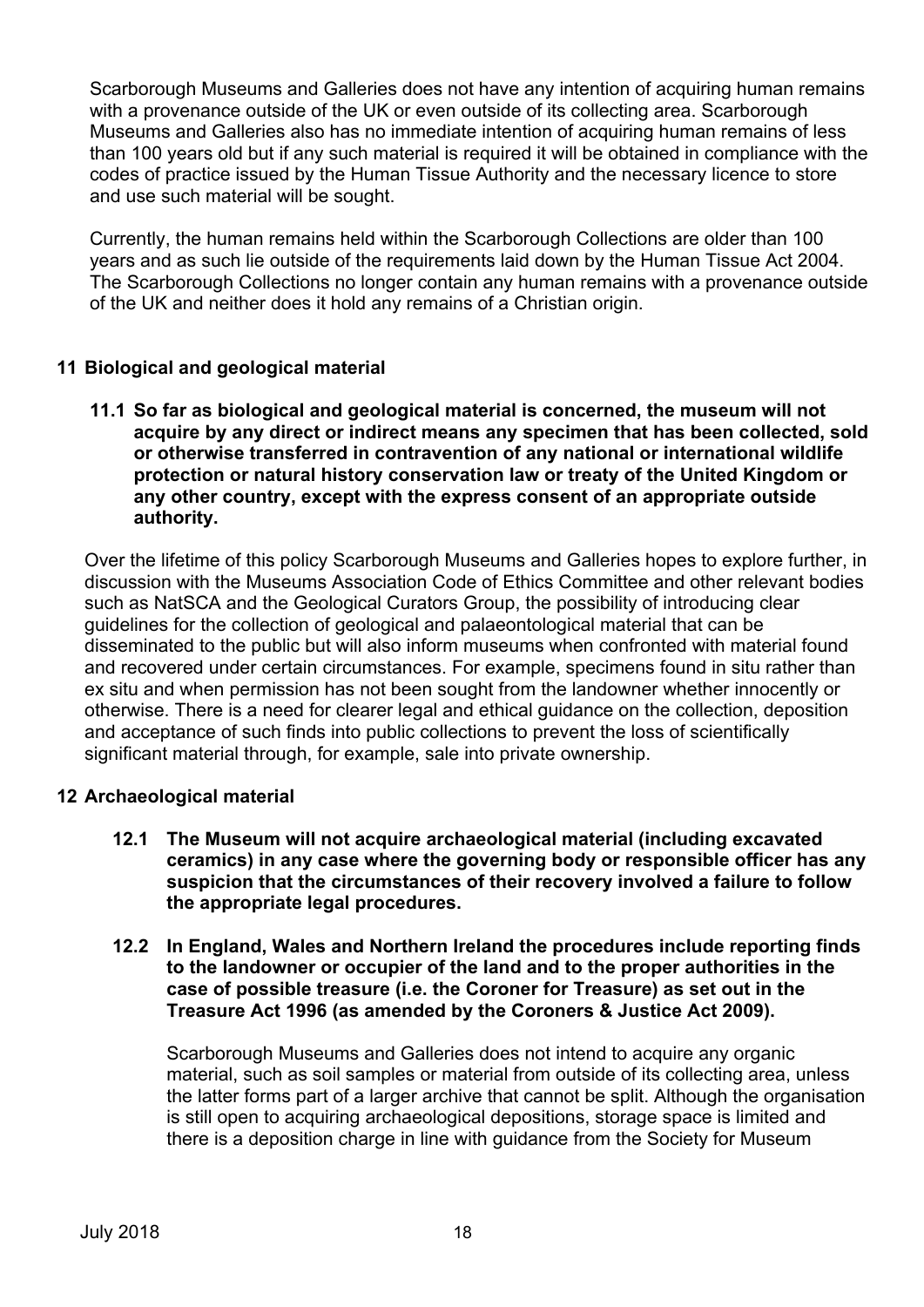Archaeology; please refer to Scarborough Museums and Galleries Deposition Guidelines.

#### **13 Exceptions**

- **13.1 Any exceptions to the above clauses will only be because the museum is:** 
	- o **acting as an externally approved repository of last resort for material of local (UK) origin**
	- o **acting with the permission of authorities with the requisite jurisdiction in the country of origin**

**In these cases the museum will be open and transparent in the way it makes decisions and will act only with the express consent of an appropriate outside authority. The museum will document when these exceptions occur.**

#### **14 Spoliation**

- **14.1 The museum will use the statement of principles 'Spoliation of Works of Art during the Nazi, Holocaust and World War II period', issued for non-national museums in 1999 by the Museums and Galleries Commission.**
- **15 The Repatriation and Restitution of objects and human remains**
	- **15.1 The museum's governing body, acting on the advice of the museum's professional staff, if any, may take a decision to return human remains (unless covered by the 'Guidance for the care of human remains in museums' issued by DCMS in 2005) , objects or specimens to a country or people of origin. The museum will take such decisions on a case by case basis; within its legal position and taking into account all ethical implications and available guidance. This will mean that the procedures described in 16.1-5 will be followed but the remaining procedures are not appropriate.**
	- **15.2 The disposal of human remains from museums in England, Northern Ireland and Wales will follow the procedures in the 'Guidance for the care of human remains in museums'.**

#### **16 Disposal procedures**

- **16.1 All disposals will be undertaken with reference to the SPECTRUM Primary Procedures on disposal.**
- **16.2 Scarborough Museums and Galleries will confirm that it is legally free to dispose of an item. Agreements on disposal made with donors will also be taken into account.**
- **16.3 When disposal of a museum object is being considered, the museum will establish if it was acquired with the aid of an external funding organisation. In**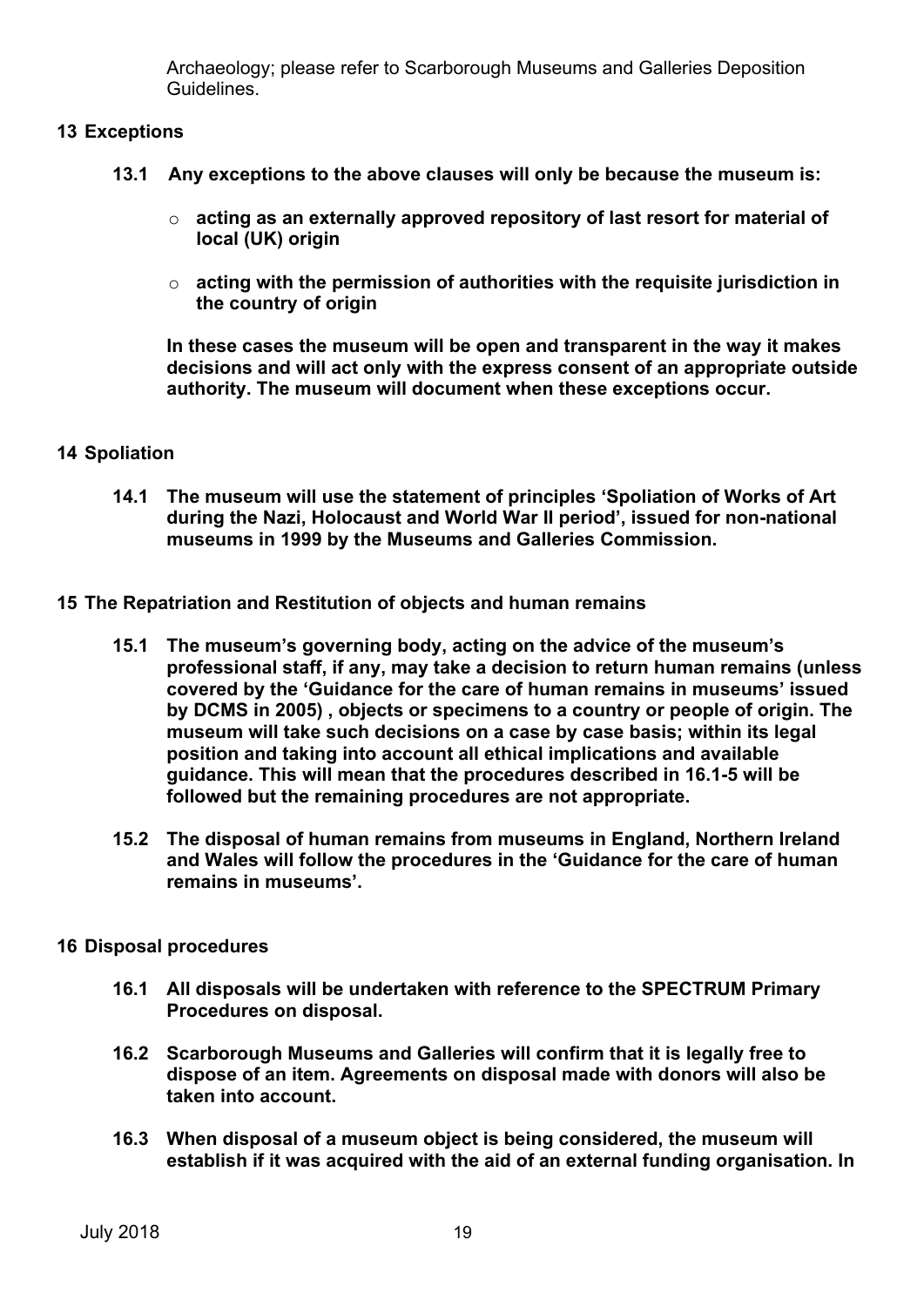**such cases, any conditions attached to the original grant will be followed. This may include repayment of the original grant and a proportion of the proceeds if the item is disposed of by sale.**

- **16.4 When disposal is motivated by curatorial reasons the procedures outlined below will be followed and the method of disposal may be by gift, sale, exchange or as a last resort - destruction.**
- **16.5 The decision to dispose of material from the collections will be taken by Scarborough Museums and Galleries and Scarborough Borough Council (Portfolio Holder for Leisure) only after full consideration of the reasons for disposal. Other factors including public benefit, the implications for the museum's collections and collections held by museums and other organisations collecting the same material or in related fields will be considered. Expert advice will be obtained and the views of stakeholders such as donors, researchers, local and source communities and others served by the museum will also be sought.**
- **16.6 A decision to dispose of a specimen or object, whether by gift, exchange, sale or destruction (in the case of an item too badly damaged or deteriorated to be of any use for the purposes of the collections or for reasons of health and safety), will be the responsibility of Scarborough Museums and Galleries and Scarborough Borough Council (Portfolio Holder for Leisure) acting on the advice of professional curatorial staff, if any, and not of the curator or manager of the collection acting alone.**
- **16.7 Once a decision to dispose of material in the collection has been taken, priority will be given to retaining it within the public domain. It will therefore be offered in the first instance, by gift or sale, directly to other Accredited Museums likely to be interested in its acquisition.**
- **16.8 If the material is not acquired by any Accredited museum to which it was offered as a gift or for sale, then the museum community at large will be advised of the intention to dispose of the material normally through a notice on the MA's Find an Object web listing service, an announcement in the Museums Association's Museums Journal or in other specialist publications and websites** (if appropriate)**.**
- **16.9 The announcement relating to gift or sale will indicate the number and nature of specimens or objects involved, and the basis on which the material will be transferred to another institution. Preference will be given to expressions of interest from other Accredited Museums. A period of at least two months will be allowed for an interest in acquiring the material to be expressed. At the end of this period, if no expressions of interest have been received, the museum may consider disposing of the material to other interested individuals and organisations giving priority to organisations in the public domain.**
- **16.10 Any monies received by the museum governing body from the disposal of items will be applied solely and directly for the benefit of the collections. This normally means the purchase of further acquisitions. In exceptional cases, improvements relating to the care of collections in order to meet or exceed Accreditation requirements relating to the risk of damage to and deterioration of the collections may be justifiable. Any monies received in compensation for**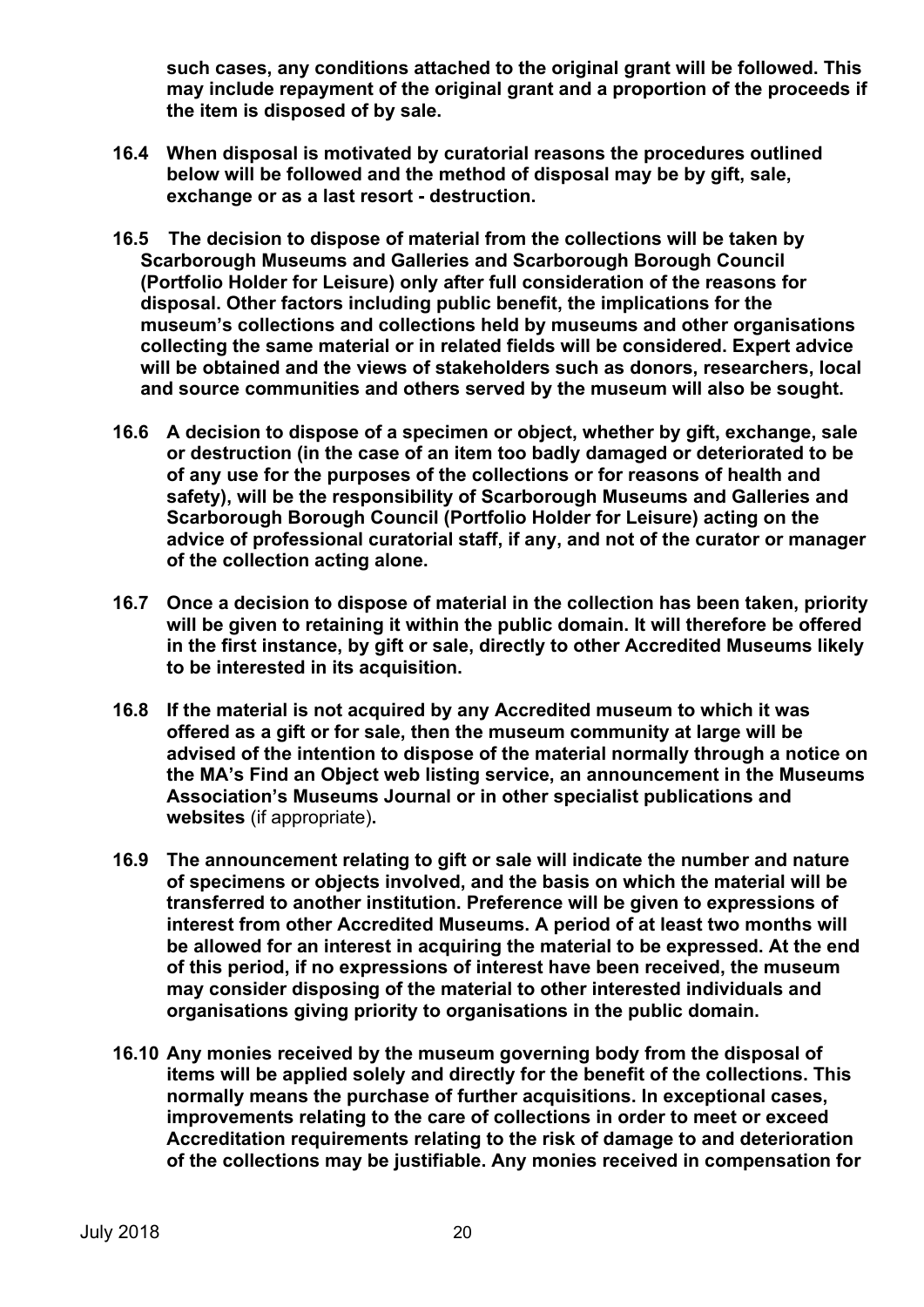**the damage, loss or destruction of items will be applied in the same way. Advice on those cases where the monies are intended to be used for the care of collections will be sought from the Arts Council England.**

- **16.11 The proceeds of a sale will be allocated so it can be demonstrated that they are spent in a manner compatible with the requirements of the Accreditation standard. Money must be restricted to the long-term sustainability, use and development of the collection.**
- **16.12 Full records will be kept of all decisions on disposals and the items involved and proper arrangements made for the preservation and/or transfer, as appropriate, of the documentation relating to the items concerned, including photographic records where practicable in accordance with SPECTRUM Procedure on deaccession and disposal.**

#### *Disposal by exchange*

- **16.13 The nature of disposal by exchange means that the museum will not necessarily be in a position to exchange the material with another Accredited museum. The governing body will therefore ensure that issues relating to accountability and impartiality are carefully considered to avoid undue influence on its decision-making process.**
	- **16.13.1 In cases where the governing body wishes for sound curatorial reasons to exchange material directly with Accredited or non-Accredited museums, with other organisations or with individuals, the procedures in paragraphs 16.1-5 will apply.**
	- **16.13.2 If the exchange is proposed to be made with a specific Accredited museum, other Accredited museums which collect in the same or related areas will be directly notified of the proposal and their comments will be requested.**
	- **16.13.3 If the exchange is proposed with a non-Accredited museum, with another type of organisation or with an individual, the museum will place a notice on the MA's Find an Object web listing service, or make an announcement in the Museums Association's Museums Journal or in other specialist publications and websites** (if appropriate)**.**
	- **16.13.4 Both the notification and announcement must provide information on the number and nature of the specimens or objects involved both in the museum's collection and those intended to be acquired in exchange. A period of at least two months must be allowed for comments to be received. At the end of this period, the governing body must consider the comments before a final decision on the exchange is made.**

#### *Disposal by destruction*